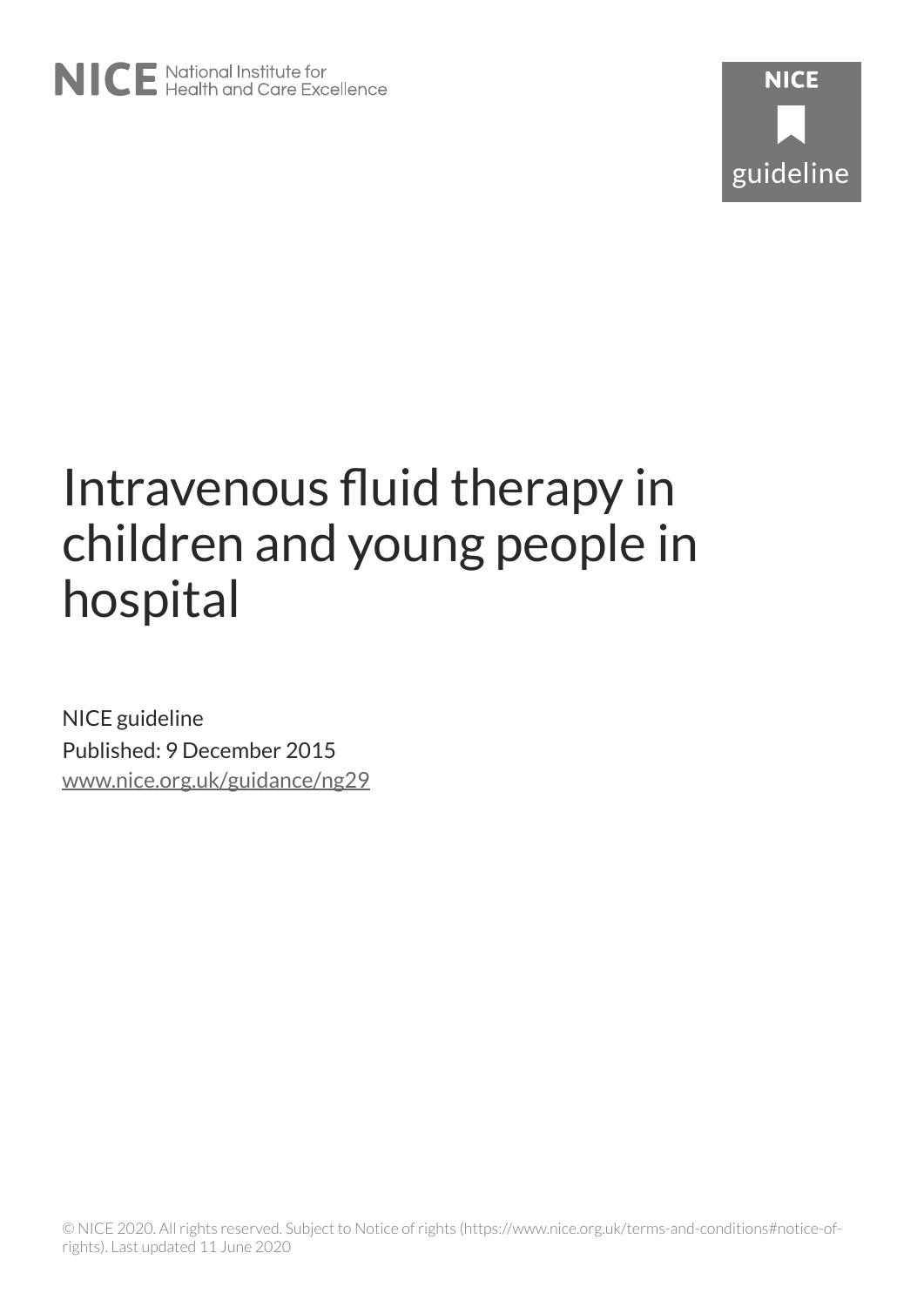## Your responsibility

The recommendations in this guideline represent the view of NICE, arrived at after careful consideration of the evidence available. When exercising their judgement, professionals and practitioners are expected to take this guideline fully into account, alongside the individual needs, preferences and values of their patients or the people using their service. It is not mandatory to apply the recommendations, and the guideline does not override the responsibility to make decisions appropriate to the circumstances of the individual, in consultation with them and their families and carers or guardian.

Local commissioners and providers of healthcare have a responsibility to enable the guideline to be applied when individual professionals and people using services wish to use it. They should do so in the context of local and national priorities for funding and developing services, and in light of their duties to have due regard to the need to eliminate unlawful discrimination, to advance equality of opportunity and to reduce health inequalities. Nothing in this guideline should be interpreted in a way that would be inconsistent with complying with those duties.

Commissioners and providers have a responsibility to promote an environmentally sustainable health and care system and should [assess and reduce the environmental impact of implementing](https://www.nice.org.uk/about/who-we-are/sustainability)  [NICE recommendations](https://www.nice.org.uk/about/who-we-are/sustainability) wherever possible.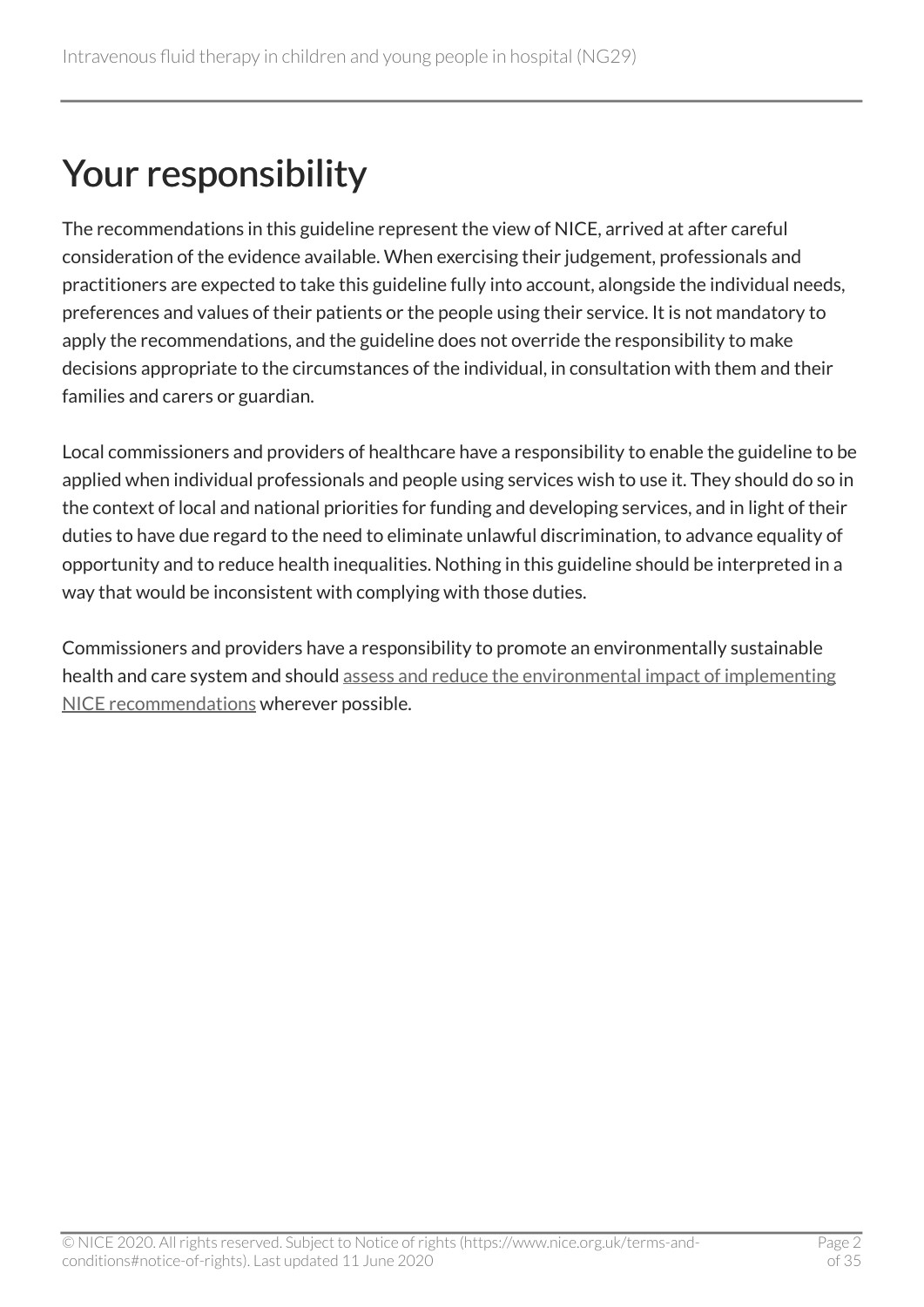## **Contents**

| Intravenous fluid therapy in children and young people in hospital implementation: getting        |  |
|---------------------------------------------------------------------------------------------------|--|
|                                                                                                   |  |
|                                                                                                   |  |
| The challenge: lack of training and education in IV fluid therapy in children and young people 26 |  |
|                                                                                                   |  |
|                                                                                                   |  |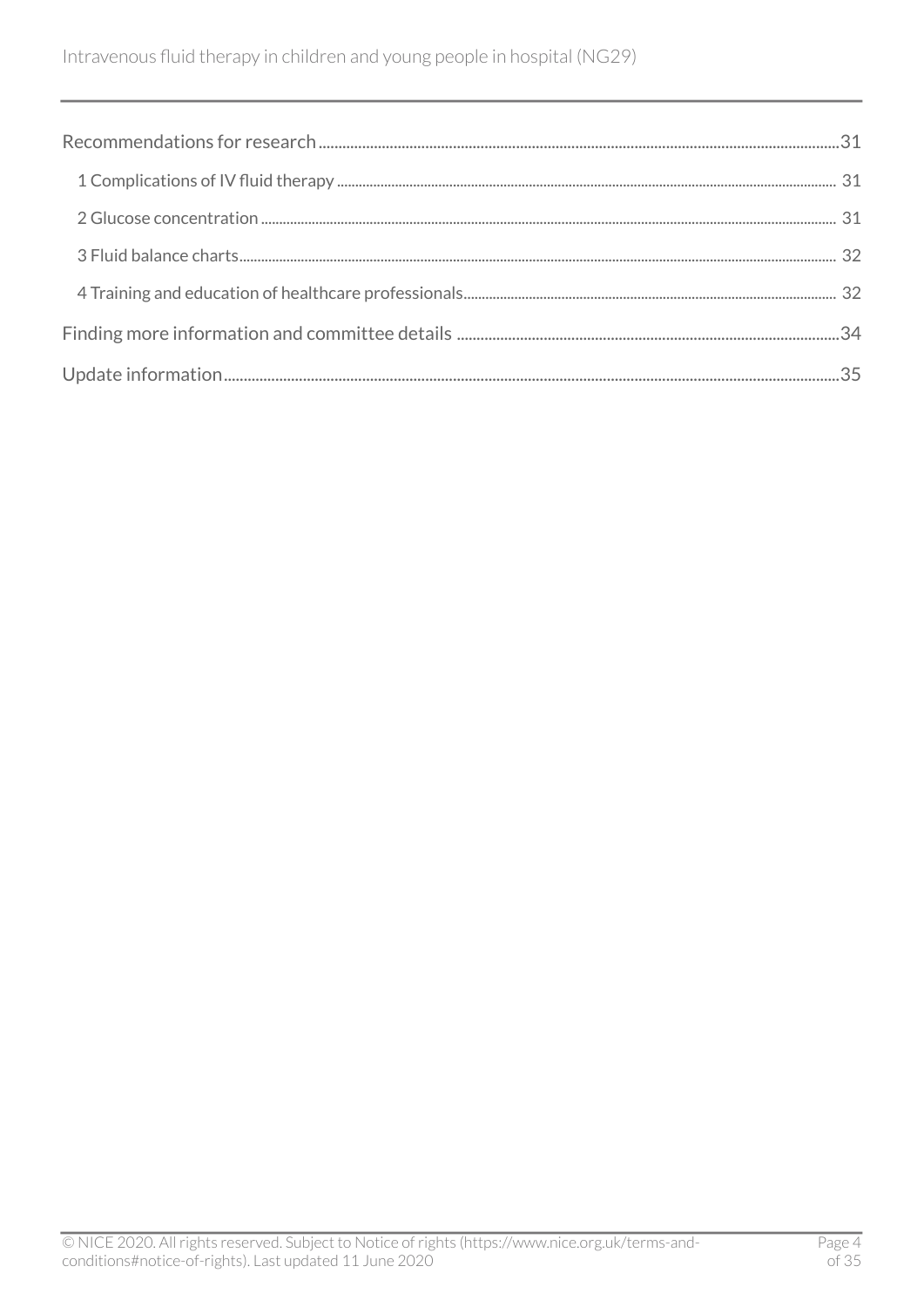This guideline is the basis of QS131.

## <span id="page-4-0"></span>**Overview**

This guideline covers general principles for managing intravenous (IV) fluids for children and young people under 16 years, including assessing fluid and electrolyte status and prescribing IV fluid therapy. It applies to a range of conditions and different settings. It does not include recommendations relating to specific conditions. This guideline represents a major opportunity to improve patient safety for children and young people having IV fluid therapy in hospital.

## <span id="page-4-1"></span>Who is it for?

- Healthcare professionals who care for children and young people who need IV fluid therapy
- Commissioners and providers of healthcare services
- Children and young people under 16 years who need IV fluid therapy, their families and carers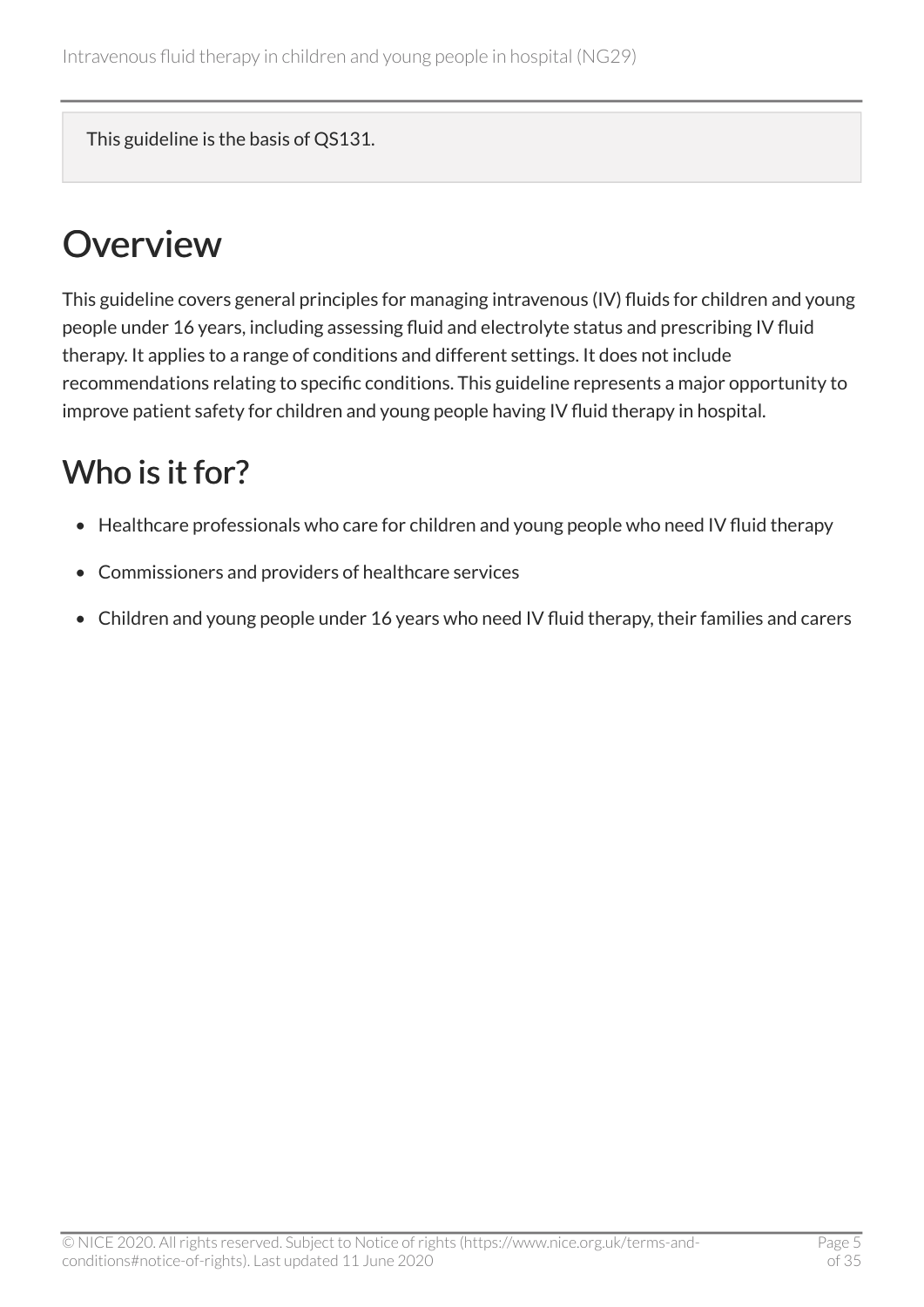## <span id="page-5-0"></span>Key priorities for implementation

The following recommendations have been identified as priorities for implementation. The full list of recommendations is in the [recommendations](#page-11-0) section.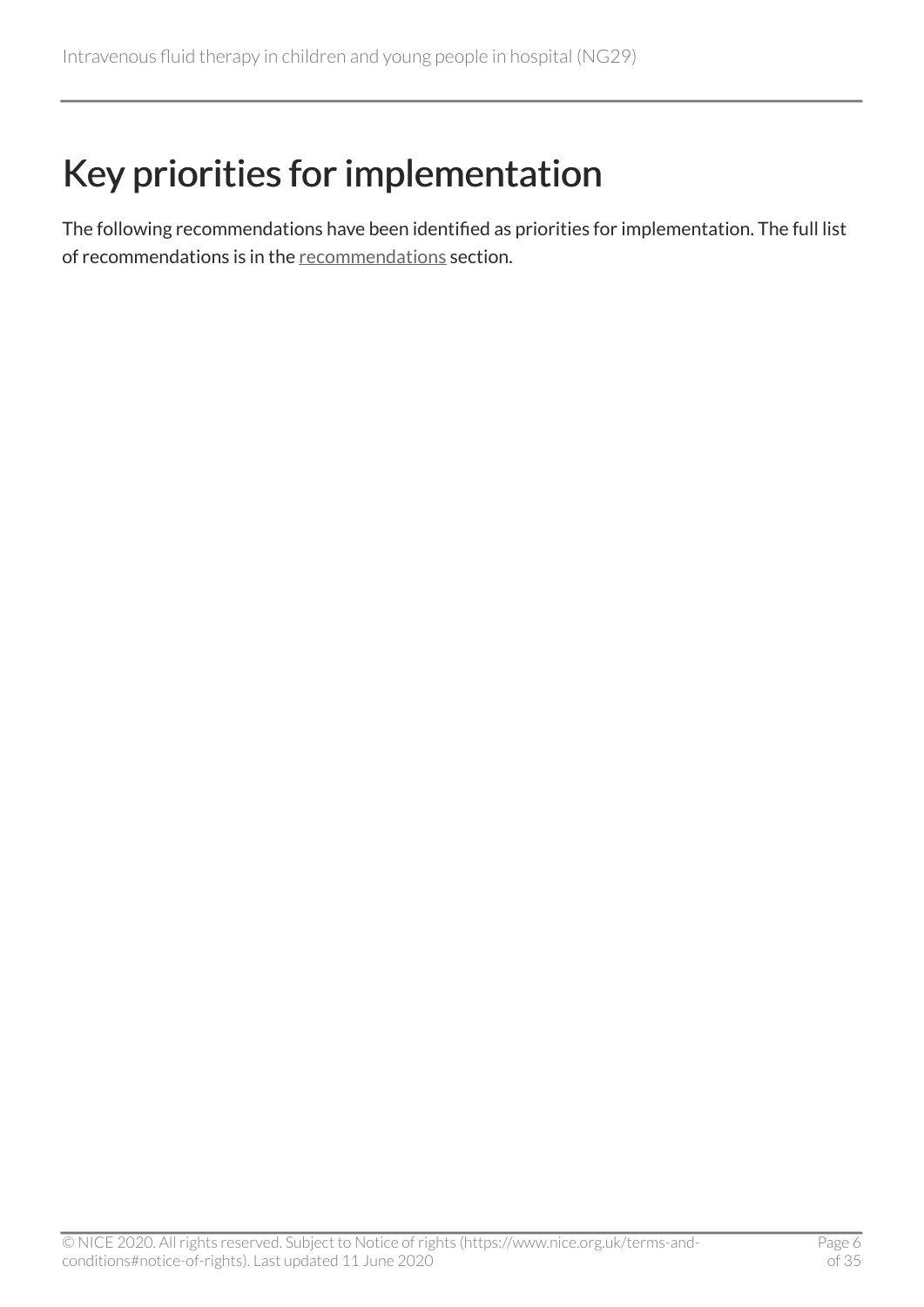### <span id="page-6-0"></span>Assessment and monitoring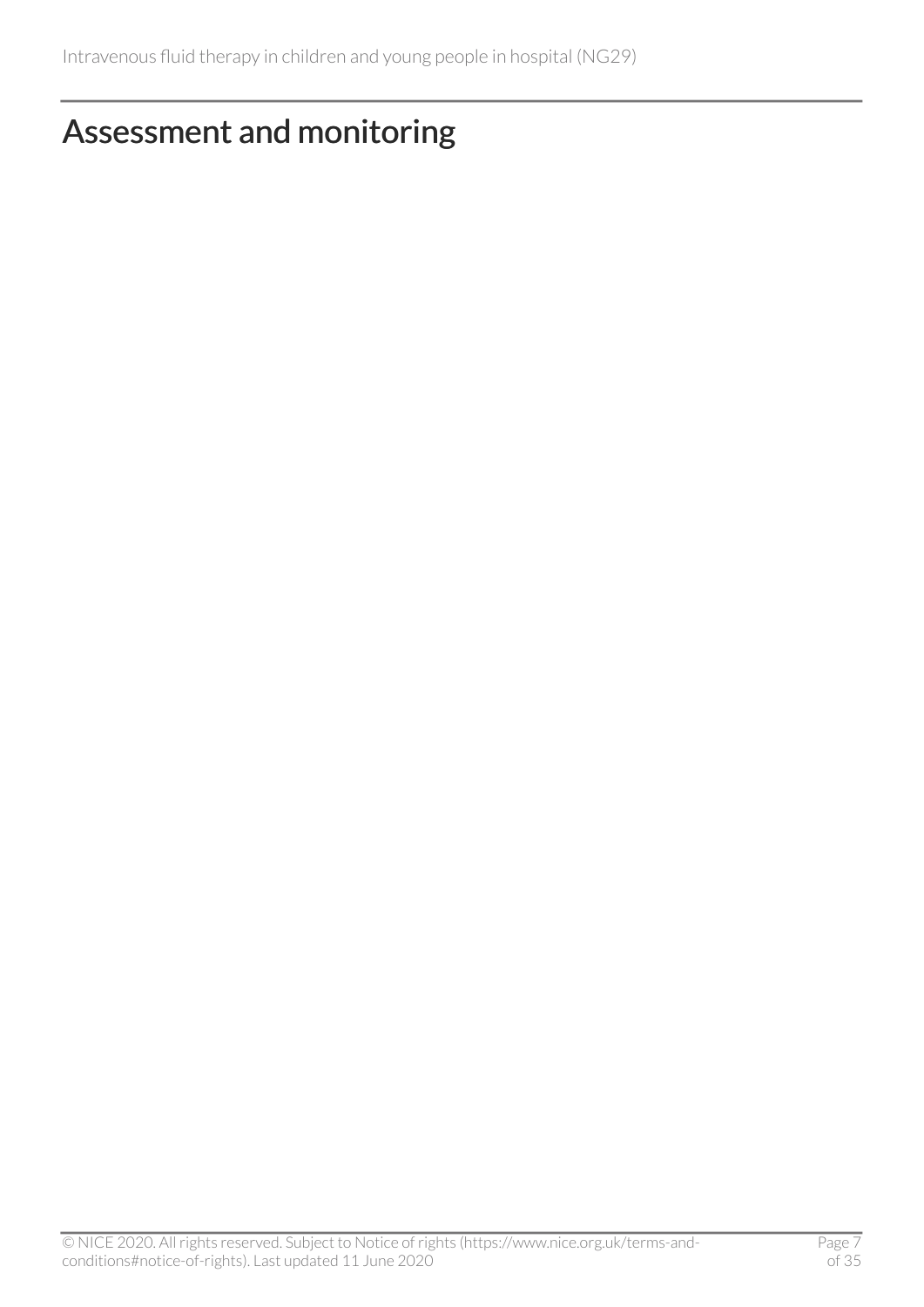- In term neonates, children and young people who are receiving IV fluids, assess and document the following:
	- $-$  Actual or estimated daily body weight. Record the weight from the current day, the previous day, and the difference between the two. If an estimate was used, the actual weight should be measured as soon as clinically possible.
	- $-$  Fluid input, output and balance over the previous 24 hours.
	- $-$  Any special instructions for prescribing, including relevant history.
	- An assessment of the fluid status.
	- $-$  The results of laboratory and point-of-care assessments, including:
		- $\Diamond$  full blood count
		- ◇ urea
		- $\Diamond$  creatinine
		- $\Diamond$  plasma electrolyte concentrations (including chloride, sodium and potassium; see [recommendation](#page-12-0) 1.2.4)
		- $\Diamond$  blood glucose (see [recommendation](#page-12-0) 1.2.5)
		- $\Diamond$  urinary electrolyte concentrations.
	- Details of any ongoing losses (see [recommendation](#page-17-0) 1.5.1 and the diagram of ongoing losses).
	- $-$  Calculations of fluid needs for routine maintenance, replacement, redistribution and resuscitation.
	- $-$  The fluid and electrolyte prescription (in ml per hour), with clear signatures, dates and times.
	- $-$  Types and volumes of fluid input and output (urine, gastric and other), recorded hourly and with running totals.
	- $-$  12-hourly fluid balance subtotals.
	- $-$  24-hourly fluid balance totals.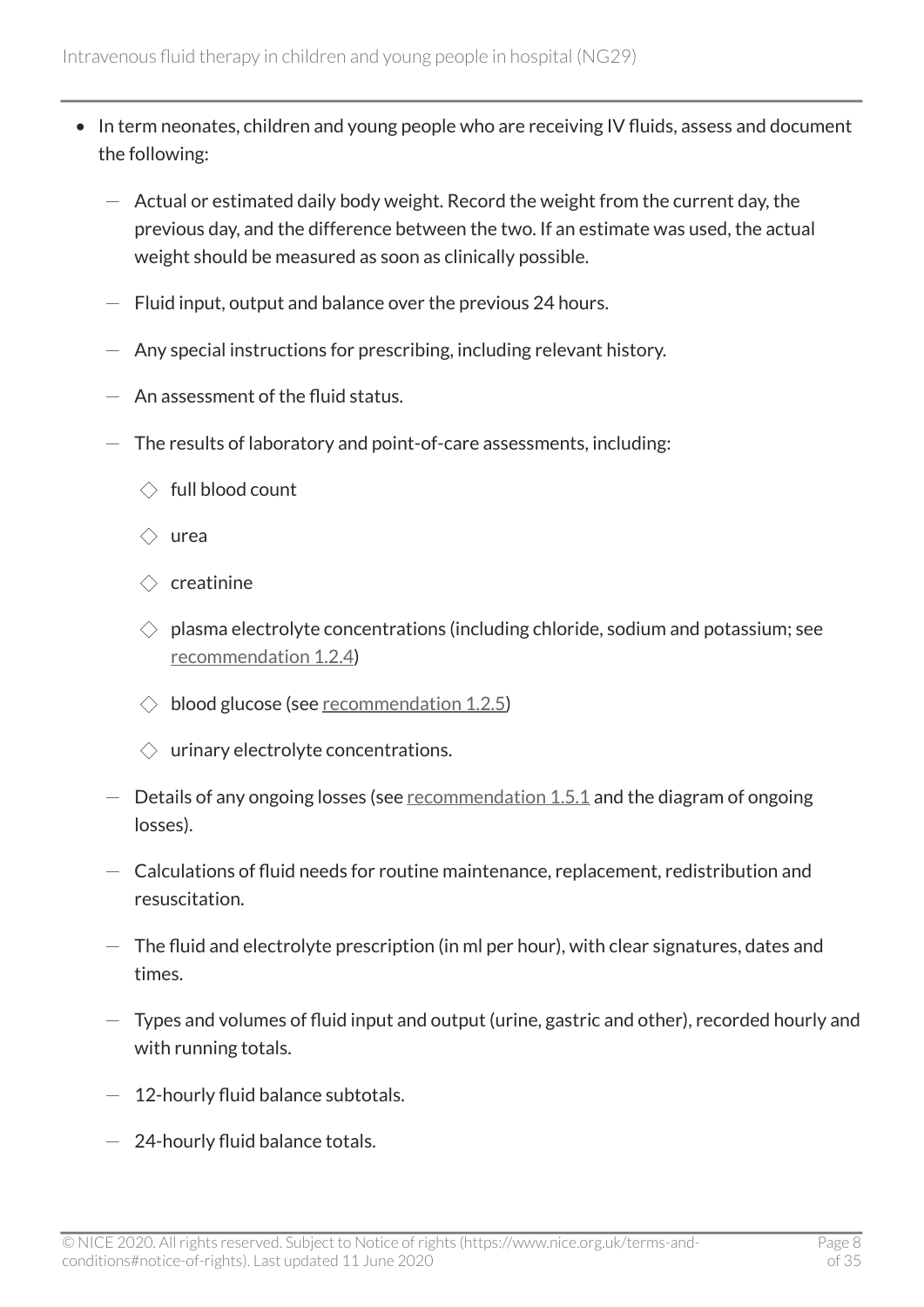- 12-hourly reassessments of:
	- $\Diamond$  the fluid prescription
	- $\Diamond$  current hydration status
	- $\Diamond$  whether oral fluids can be started
	- $\Diamond$  urine and other outputs.

## <span id="page-8-0"></span>Fluid resuscitation

• If children and young people need IV fluid resuscitation, use glucose-free crystalloids that contain sodium in the range 131–154 mmol/litre, with a bolus of 20 ml/kg over less than 10 minutes. Take into account pre-existing conditions (for example, cardiac disease or kidney disease), as smaller fluid volumes may be needed.

Note that this is an off-label use for some intravenous fluid therapy preparations in some age groups. See [prescribing medicines](https://www.nice.org.uk/about/what-we-do/our-programmes/nice-guidance/nice-guidelines/making-decisions-using-nice-guidelines#prescribing-medicines) for more information.

• If term neonates need IV fluid resuscitation, use glucose-free crystalloids that contain sodium in the range 131–154 mmol/litre, with a bolus of 10–20 ml/kg over less than 10 minutes.

Note that this is an off-label use for some intravenous fluid therapy preparations in some age groups. See [prescribing medicines](https://www.nice.org.uk/about/what-we-do/our-programmes/nice-guidance/nice-guidelines/making-decisions-using-nice-guidelines#prescribing-medicines) for more information.

## <span id="page-8-1"></span>Routine maintenance

- If children and young people need IV fluids for routine maintenance, initially use isotonic crystalloids that contain sodium in the range 131–154 mmol/litre.
- Measure plasma electrolyte concentrations and blood glucose when starting IV fluids for routine maintenance (except before most elective surgery), and at least every 24 hours thereafter.
- If there is a risk of water retention associated with non-osmotic antidiuretic hormone (ADH) secretion, consider either:
	- $-$  restricting fluids to 50-80% of routine maintenance needs or
	- $-$  reducing fluids, calculated on the basis of insensible losses within the range 300-400 ml/  $m^2/24$  hours plus urinary output.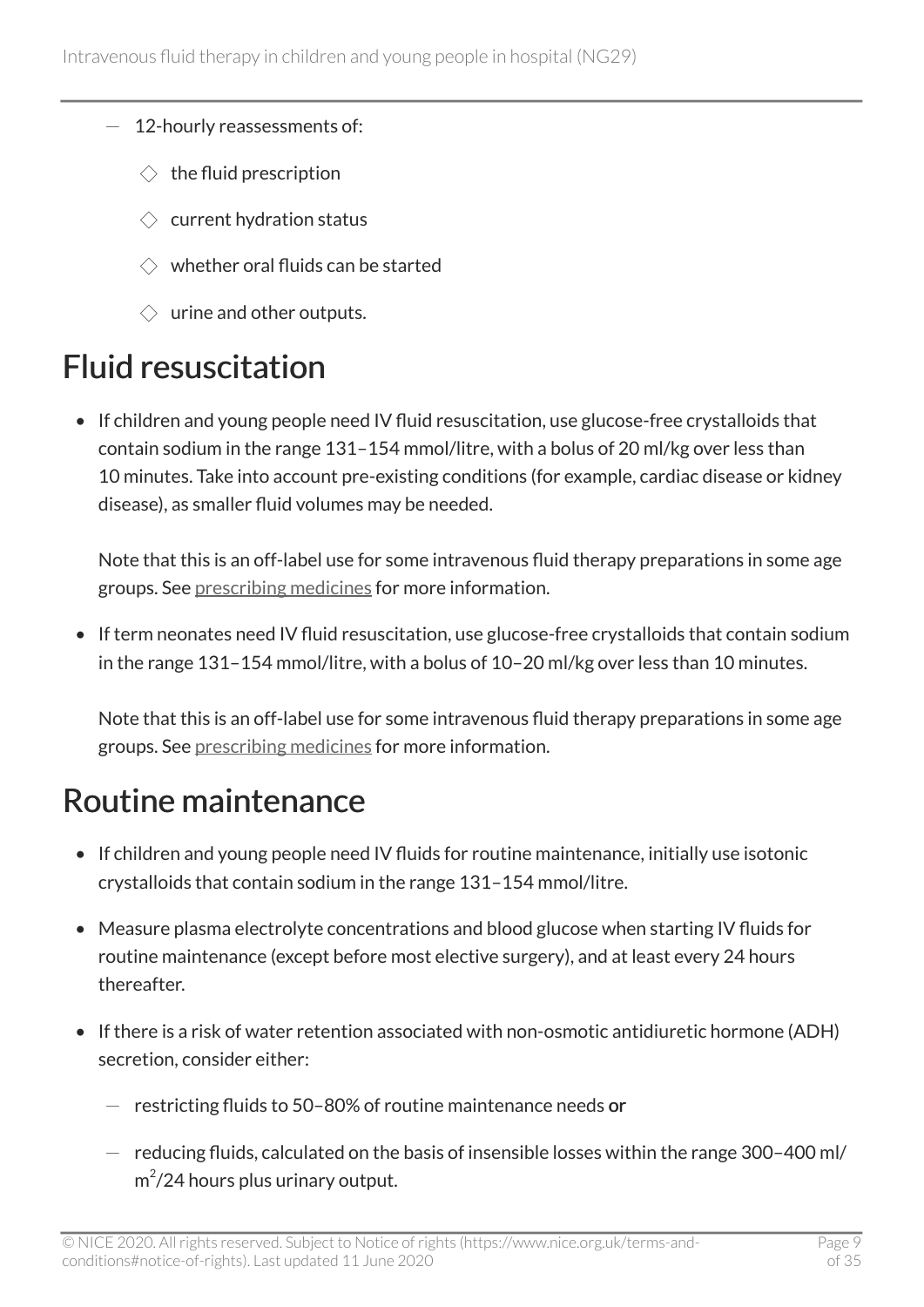## <span id="page-9-0"></span>Replacement and redistribution

• Consider isotonic crystalloids that contain sodium in the range 131–154 mmol/litre for redistribution.

Note that this is an off-label use for some intravenous fluid therapy preparations in some age groups. See [prescribing medicines](https://www.nice.org.uk/about/what-we-do/our-programmes/nice-guidance/nice-guidelines/making-decisions-using-nice-guidelines#prescribing-medicines) for more information.

### <span id="page-9-1"></span>Managing hyponatraemia that develops during intravenous fluid therapy

- If asymptomatic hyponatraemia develops in term neonates, children and young people, review the fluid status and take action as follows:
	- If a child is prescribed a hypotonic fluid, change to an isotonic fluid (for example, 0.9% sodium chloride).
	- Restrict maintenance IV fluids in children and young people who are hypervolaemic or at risk of hypervolaemia (for example, if there is a risk of increased ADH secretion) by either:
		- $\Diamond$  restricting maintenance fluids to 50-80% of routine maintenance needs or
		- $\Diamond$  reducing fluids, calculated on the basis of insensible losses within the range  $300 - 400$  ml/m<sup>2</sup>/24 hours plus urinary output.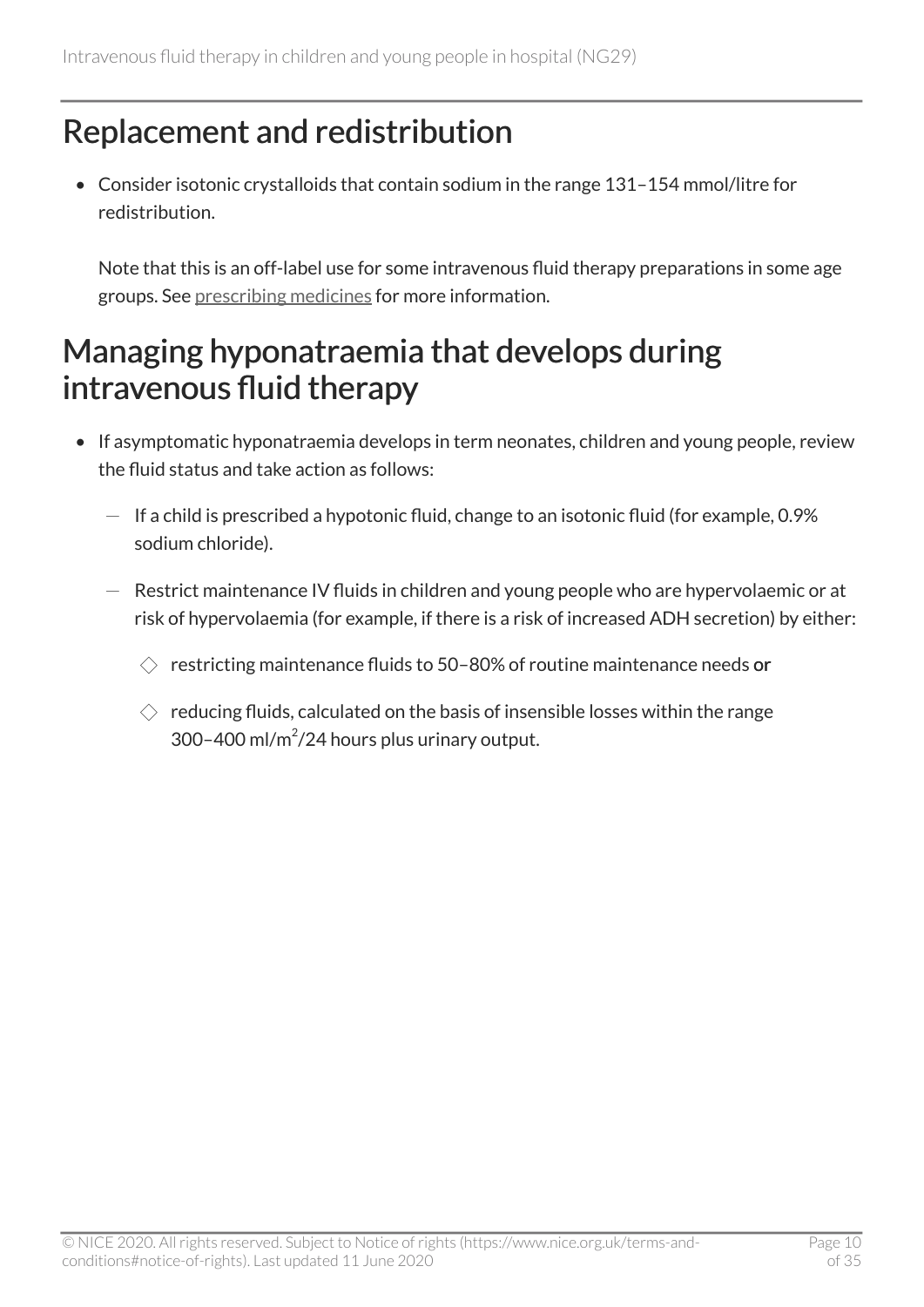- Be aware that the following symptoms are associated with acute hyponatraemia during IV fluid therapy:
	- Headache.
	- Nausea and vomiting.
	- Confusion and disorientation.
	- Irritability.
	- Lethargy.
	- Reduced consciousness.
	- Convulsions.
	- Coma.
	- Apnoea.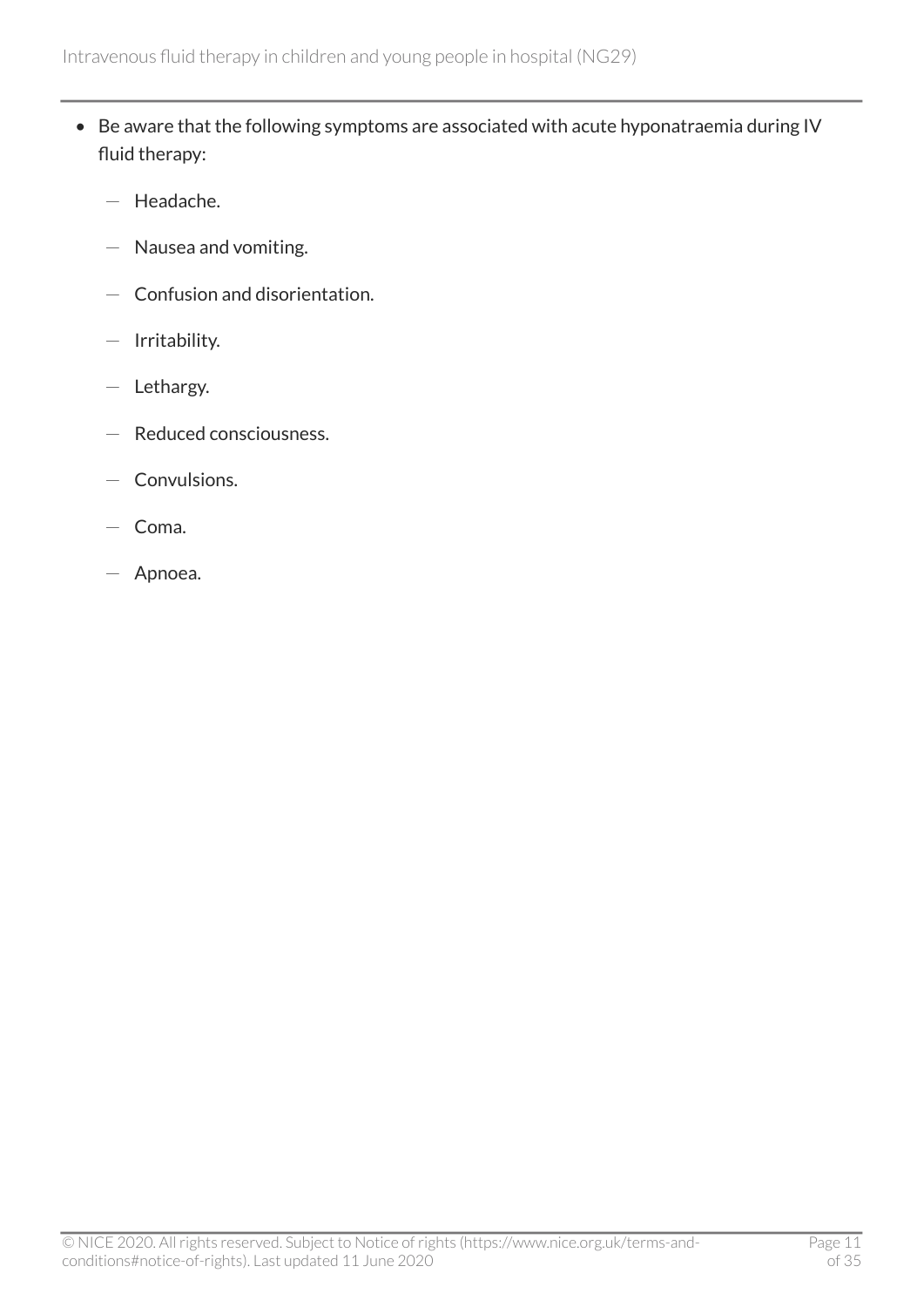## <span id="page-11-0"></span>Recommendations

People have the right to be involved in discussions and make informed decisions about their care, as described in [your care.](http://www.nice.org.uk/about/nice-communities/public-involvement/your-care)

[Making decisions using NICE guidelines](https://www.nice.org.uk/about/what-we-do/our-programmes/nice-guidance/nice-guidelines/using-NICE-guidelines-to-make-decisions) explains how we use words to show the strength (or certainty) of our recommendations, and has information about prescribing medicines (including off-label use), professional guidelines, standards and laws (including on consent and mental capacity), and safeguarding.

## <span id="page-11-1"></span>1.1 Principles and protocols for intravenous fluid therapy

- 1.1.1 For guidance on the principles and protocols for intravenous (IV) fluid therapy, see the [principles and protocols for intravenous fluid therapy section in NICE's](https://www.nice.org.uk/guidance/cg174/chapter/1-Recommendations#principles-and-protocols-for-intravenous-fluid-therapy-2) [guideline on intravenous fluid therapy in adults](https://www.nice.org.uk/guidance/cg174/chapter/1-Recommendations#principles-and-protocols-for-intravenous-fluid-therapy-2) (recommendations 1.1.1, 1.1.2, 1.1.3, 1.1.5, 1.1.6, 1.1.7 and 1.1.8 apply to all ages).
- 1.1.2 Offer IV fluid therapy as part of a protocol (see algorithms for IV fluid therapy in [children and young people in hospital\)](http://www.nice.org.uk/guidance/ng29/resources):
	- Assess fluid and electrolyte needs following algorithm 1: Assessment and monitoring.
	- If term neonates, children and young people need IV fluids for fluid resuscitation, follow algorithm 2: Fluid resuscitation.
	- If term neonates, children and young people need IV fluids for routine maintenance, follow algorithm 3: Routine maintenance.
	- If term neonates, children and young people need IV fluids to address existing deficits or excesses, ongoing abnormal losses or abnormal fluid distribution, follow algorithm 4: Replacement and redistribution.
	- If hypernatraemia develops, follow algorithm 5: Managing hypernatraemia that develops during IV fluid therapy.
	- If hyponatraemia develops, follow algorithm 6: Managing hyponatraemia that develops during IV fluid therapy.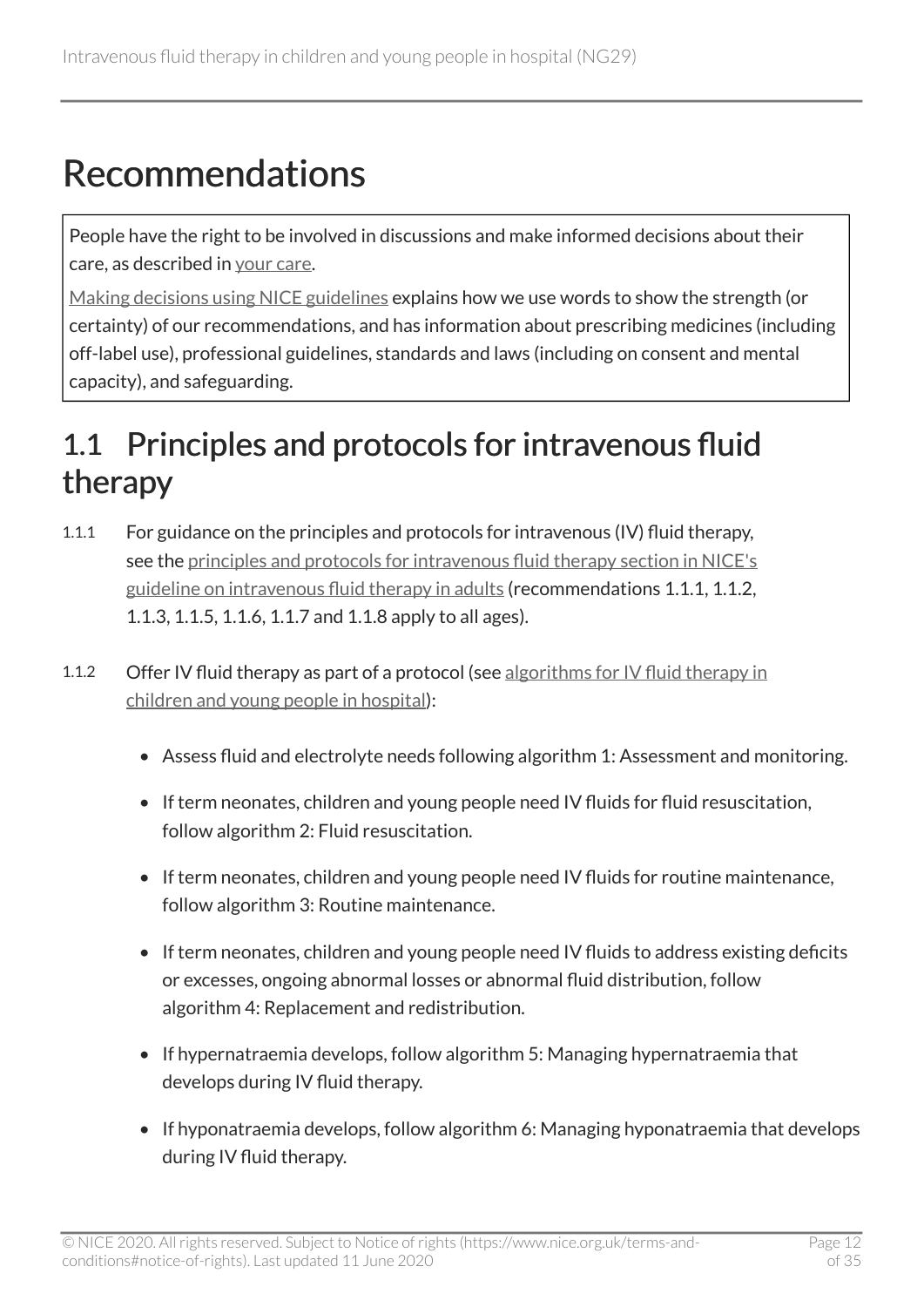### <span id="page-12-0"></span>1.2 Assessment and monitoring

- 1.2.1 Use body weight to calculate IV fluid and electrolyte needs for term neonates, children and young people.
- 1.2.2 Consider using body surface area to calculate IV fluid and electrolyte needs if accurate calculation of insensible losses is important (for example, if the weight is above the 91st centile, or with acute kidney injury, known chronic kidney disease or cancer).
- 1.2.3 In term neonates, children and young people who are receiving IV fluids, assess and document the following:
	- Actual or estimated daily body weight. Record the weight from the current day, the previous day, and the difference between the two. If an estimate was used, the actual weight should be measured as soon as clinically possible.
	- Fluid input, output and balance over the previous 24 hours.
	- Any special instructions for prescribing, including relevant history.
	- An assessment of the fluid status.
	- The results of laboratory and point-of-care assessments, including:
		- $-$  full blood count
		- $-$  urea
		- $-$  creatinine
		- $-$  plasma electrolyte concentrations (including chloride, sodium and potassium; see recommendation 1.2.4)
		- $-$  blood glucose (see recommendation 1.2.5)
		- $-$  urinary electrolyte concentrations.
	- Details of any ongoing losses (see recommendation 1.5.1 and the [diagram of ongoing](http://www.nice.org.uk/guidance/ng29/resources) [losses](http://www.nice.org.uk/guidance/ng29/resources)).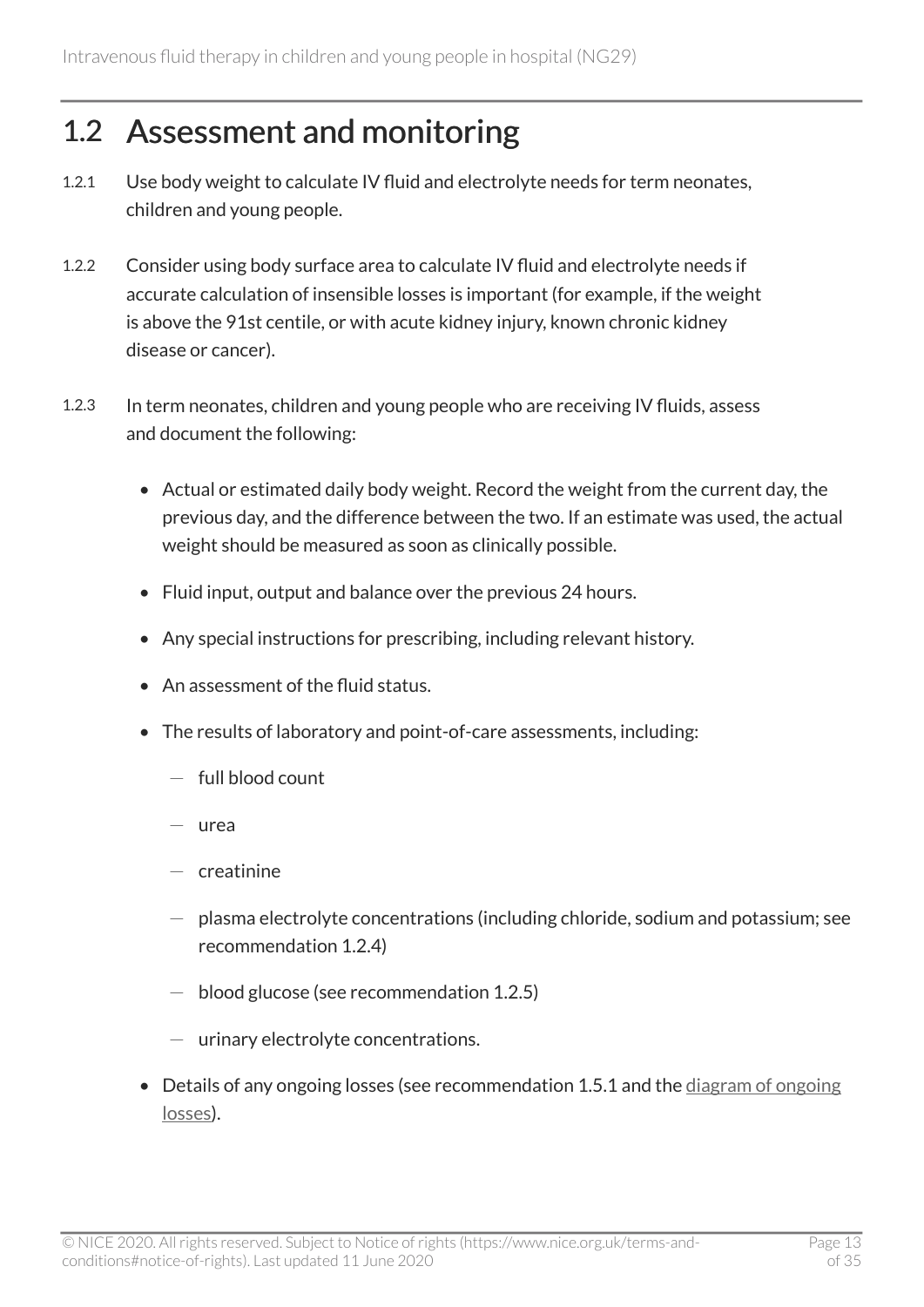- Calculations of fluid needs for routine maintenance, replacement, redistribution and resuscitation.
- The fluid and electrolyte prescription (in ml per hour), with clear signatures, dates and times.
- Types and volumes of fluid input and output (urine, gastric and other), recorded hourly and with running totals.
- 12-hourly fluid balance subtotals.
- 24-hourly fluid balance totals.
- 12-hourly reassessments of:
	- $-$  the fluid prescription
	- $-$  current hydration status
	- $-$  whether oral fluids can be started
	- $-$  urine and other outputs.
- 1.2.4 Measure plasma electrolyte concentrations using laboratory tests when starting IV fluids, and then at least every 24 hours or more frequently if there are electrolyte disturbances.
- 1.2.5 Measure blood glucose when starting IV fluids, and then at least every 24 hours or more frequently if there is a risk of hypoglycaemia.
- 1.2.6 Consider point-of-care testing for measuring plasma electrolyte concentrations and blood glucose in time-critical situations when IV fluids are needed (for example, during emergency situations and in A&E, theatre and critical care).
- 1.2.7 Diagnose clinical dehydration and hypovolaemic shock using the clinical features listed in table 1, but be aware that it can be difficult to identify the clinical features in term neonates.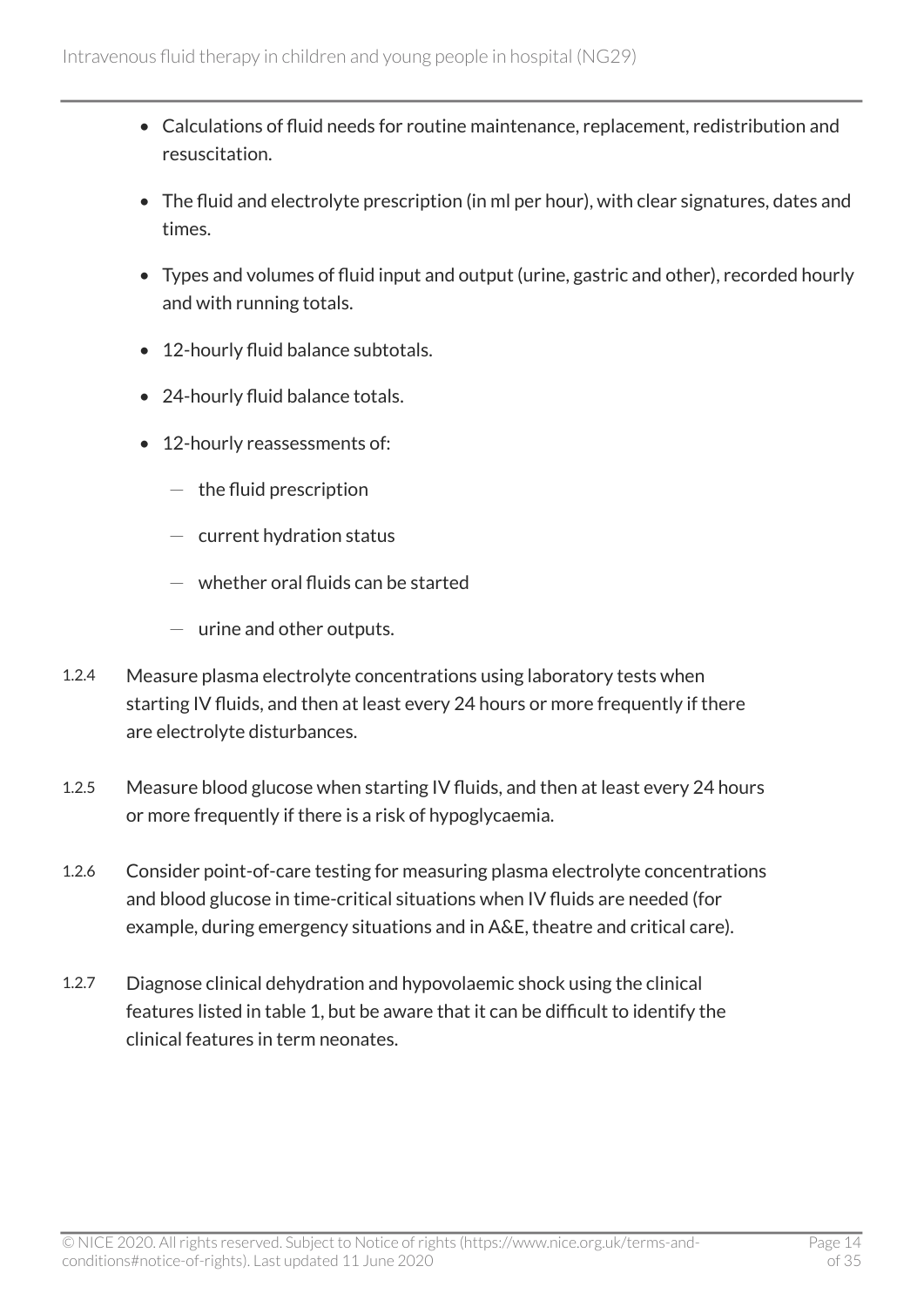#### Table 1 Clinical features of dehydration and hypovolaemic shock

| No clinically detectable<br>dehydration          | <b>Clinical dehydration</b>                                                      | Hypovolaemic shock                   |  |
|--------------------------------------------------|----------------------------------------------------------------------------------|--------------------------------------|--|
| Alert and responsive                             | <b>Red flag</b><br>Altered responsiveness (for example,<br>irritable, lethargic) | Decreased level of<br>consciousness  |  |
| Appears well                                     | <b>Red flag</b><br>Appears to be unwell or<br>deteriorating                      |                                      |  |
| Eyes not sunken                                  | <b>Red flag</b><br>Sunken eyes                                                   |                                      |  |
| Moist mucous membranes<br>(except after a drink) | Dry mucous membranes (except for<br>'mouth breather')                            |                                      |  |
| Normal blood pressure                            | Normal blood pressure                                                            | Hypotension<br>(decompensated shock) |  |
| Normal breathing pattern                         | <b>Red flag</b><br>Tachypnoea                                                    | Tachypnoea                           |  |
| Normal capillary refill time                     | Normal capillary refill time                                                     | Prolonged capillary<br>refill time   |  |
| Normal heart rate                                | <b>Red flag</b><br>Tachycardia                                                   |                                      |  |
| Normal peripheral pulses                         | Normal peripheral pulses                                                         | Weak peripheral pulses               |  |
| Normal skin turgor                               | <b>Red flag</b><br>Reduced skin turgor                                           |                                      |  |
| Normal urine output                              | Decreased urine output                                                           |                                      |  |
| Skin colour unchanged                            | Skin colour unchanged                                                            | Pale or mottled skin                 |  |
| Warm extremities                                 | Warm extremities                                                                 | Cold extremities                     |  |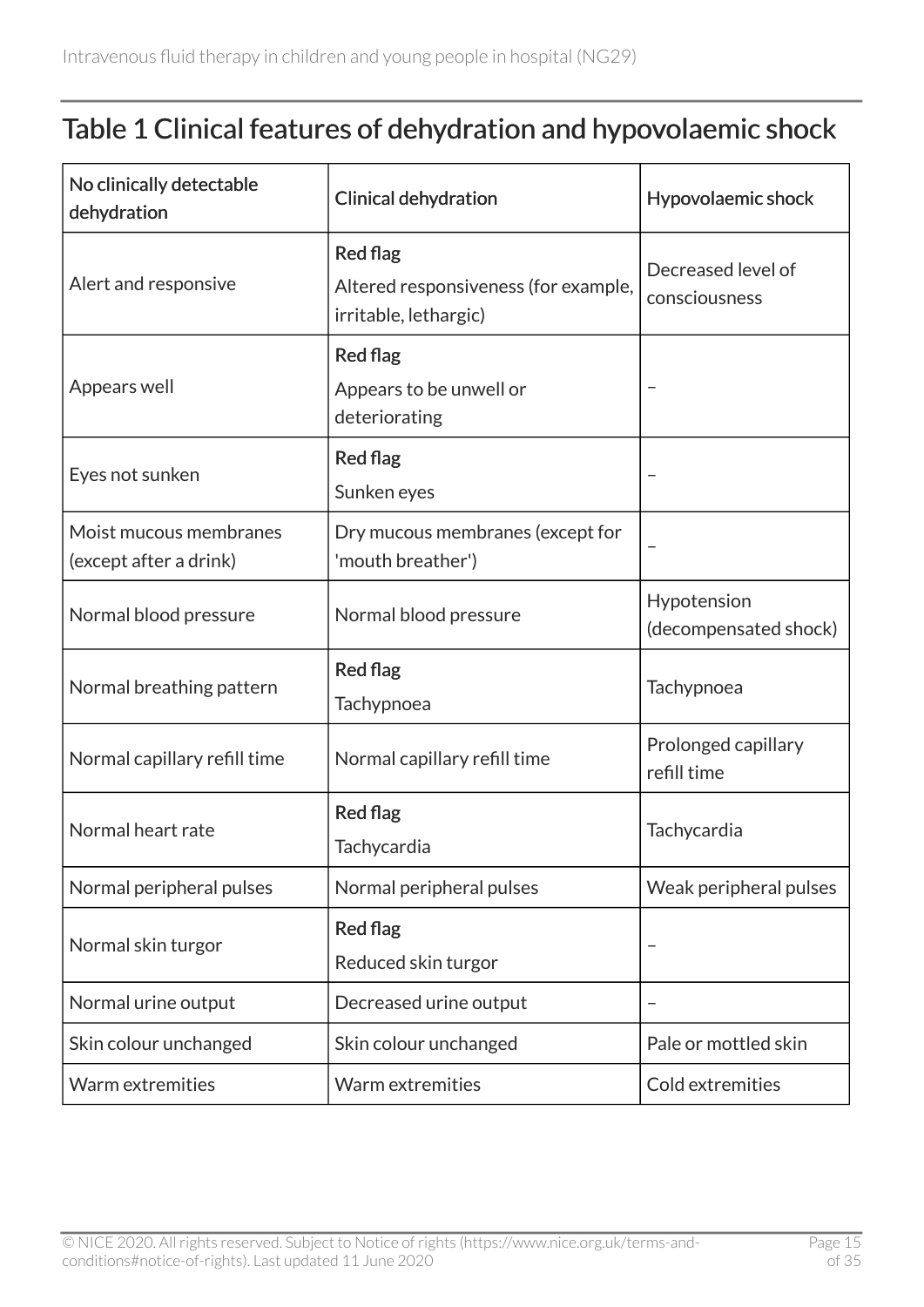#### Notes:

Within the category of 'clinical dehydration' there is a spectrum of severity indicated by increasingly numerous and more pronounced clinical features. For hypovolaemic shock, 1 or more of the clinical features listed would be expected to be present. Dashes (–) indicate that these features do not specifically indicate hypovolaemic shock. This table has been adapted from the [assessing dehydration and shock section of NICE's guideline on diarrhoea and vomiting](https://www.nice.org.uk/guidance/cg84/chapter/1-guidance#assessing-dehydration-and-shock-2)  [in children](https://www.nice.org.uk/guidance/cg84/chapter/1-guidance#assessing-dehydration-and-shock-2).

## <span id="page-15-0"></span>1.3 Fluid resuscitation

1.3.1 If children and young people need IV fluid resuscitation, use glucose-free crystalloids that contain sodium in the range 131–154 mmol/litre, with a bolus of 20 ml/kg over less than 10 minutes. Take into account pre-existing conditions (for example, cardiac disease or kidney disease), as smaller fluid volumes may be needed.

Note that this is an off-label use for some intravenous fluid therapy preparations in some age groups. See [prescribing medicines](https://www.nice.org.uk/about/what-we-do/our-programmes/nice-guidance/nice-guidelines/making-decisions-using-nice-guidelines#prescribing-medicines) for more information.

1.3.2 If term neonates need IV fluid resuscitation, use glucose-free crystalloids that contain sodium in the range 131–154 mmol/litre, with a bolus of 10–20 ml/kg over less than 10 minutes.

Note that this is an off-label use for some intravenous fluid therapy preparations in some age groups. See [prescribing medicines](https://www.nice.org.uk/about/what-we-do/our-programmes/nice-guidance/nice-guidelines/making-decisions-using-nice-guidelines#prescribing-medicines) for more information.

- 1.3.3 Do not use tetrastarch for fluid resuscitation.
- 1.3.4 For guidance on using IV fluids for fluid resuscitation in children and young people with diabetic ketoacidosis, see the [diabetic ketoacidosis section of](http://www.nice.org.uk/guidance/ng18/chapter/1-Recommendations#diabetic-ketoacidosis-2)  [NICE's guideline on diabetes \(type](http://www.nice.org.uk/guidance/ng18/chapter/1-Recommendations#diabetic-ketoacidosis-2) 1 and type 2) in children and young people.
- 1.3.5 Reassess term neonates, children and young people after completion of the IV fluid bolus, and decide whether they need more fluids.
- 1.3.6 Seek expert advice (for example, from the paediatric intensive care team) if 40–60 ml/kg of IV fluid or more is needed as part of the initial fluid resuscitation.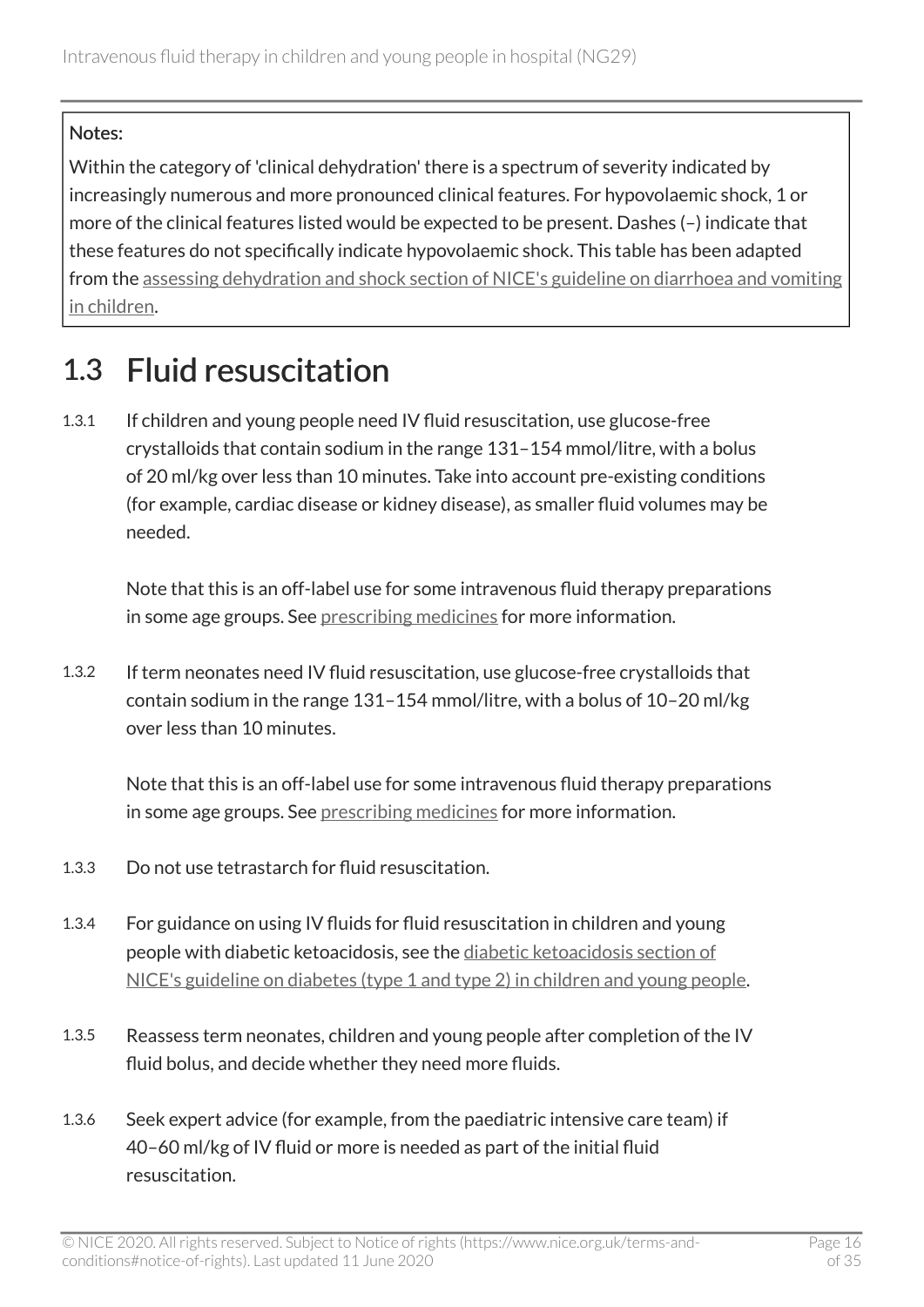### <span id="page-16-0"></span>1.4 Routine maintenance

- 1.4.1 Calculate routine maintenance IV fluid rates for children and young people using the Holliday–Segar formula (100 ml/kg/day for the first 10 kg of weight, 50 ml/kg/day for the next 10 kg and 20 ml/kg/day for the weight over 20 kg). Be aware that over a 24-hour period, males rarely need more than 2,500 ml and females rarely need more than 2,000 ml of fluids.
- 1.4.2 Calculate routine maintenance IV fluid rates for term neonates according to their age, using the following as a guide:
	- From birth to day 1: 50–60 ml/kg/day.
	- Day 2: 70–80 ml/kg/day.
	- Day 3: 80–100 ml/kg/day.
	- Day 4: 100–120 ml/kg/day.
	- Days 5–28: 120–150 ml/kg/day.
- 1.4.3 If children and young people need IV fluids for routine maintenance, initially use isotonic crystalloids that contain sodium in the range 131–154 mmol/litre.

Note that this is an off-label use for some intravenous fluid therapy preparations in some age groups. See [prescribing medicines](https://www.nice.org.uk/about/what-we-do/our-programmes/nice-guidance/nice-guidelines/making-decisions-using-nice-guidelines#prescribing-medicines) for more information.

- 1.4.4 Measure plasma electrolyte concentrations and blood glucose when starting IV fluids for routine maintenance (except before most elective surgery), and at least every 24 hours thereafter.
- 1.4.5 Be aware that plasma electrolyte concentrations and blood glucose are not routinely measured before elective surgery unless there is a need to do so, based on the child's medical condition or the type of surgery.
- 1.4.6 Base any subsequent IV fluid prescriptions on the plasma electrolyte concentrations and blood glucose measurements.
- 1.4.7 If term neonates aged 8 days or over need IV fluids for routine maintenance, initially use isotonic crystalloids that contain sodium in the range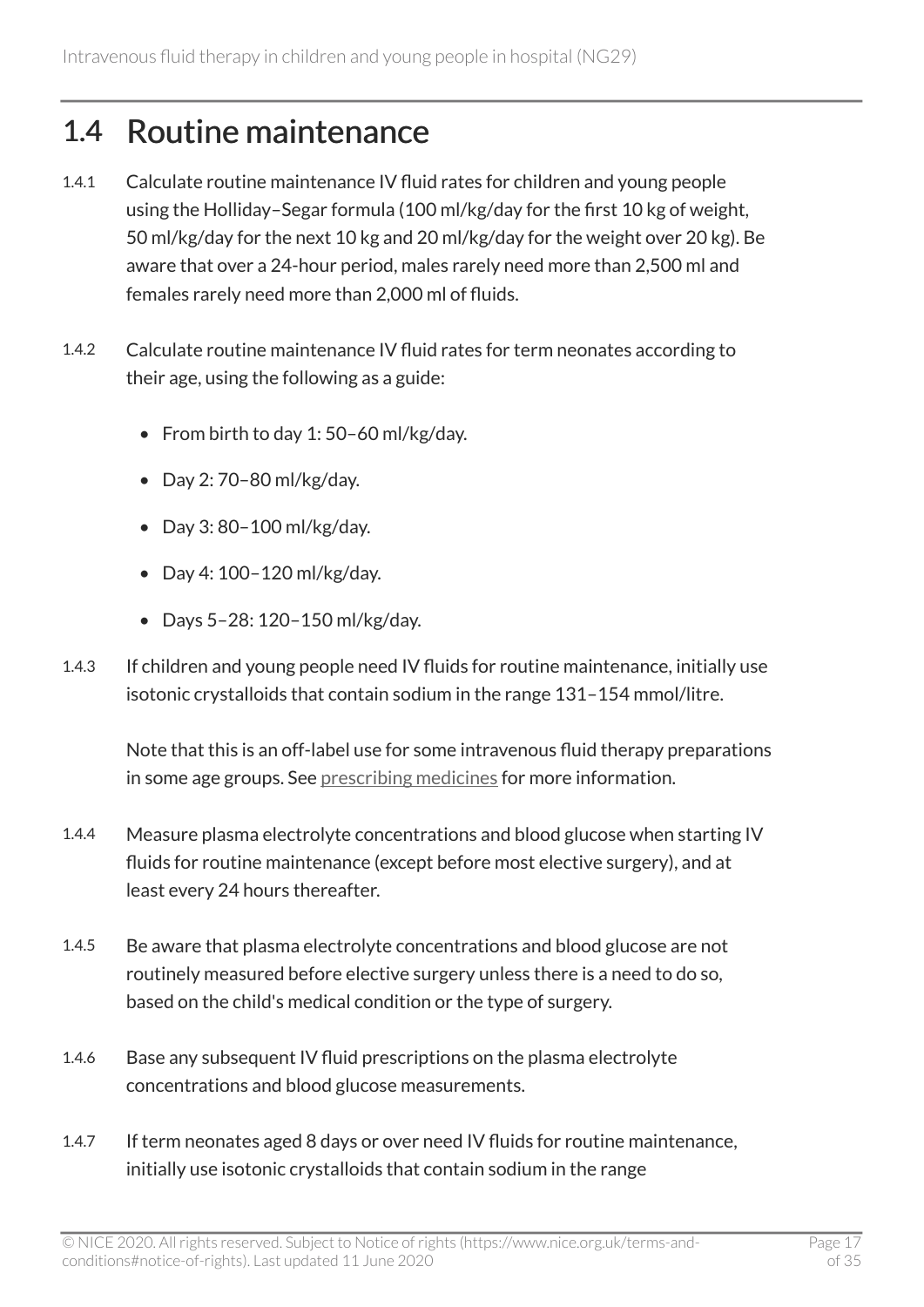131–154 mmol/litre with 5–10% glucose. For term neonates aged up to 7 days, use professional judgement, taking into account:

- the individual circumstances, and
- for term neonates in the first days of life, a sodium content of 131–154 mmol/litre may be too high (or sodium may not be needed) and a glucose content of 5–10% may be too low.

Note that this is an off-label use for some intravenous fluid therapy preparations in some age groups. See [prescribing medicines](https://www.nice.org.uk/about/what-we-do/our-programmes/nice-guidance/nice-guidelines/making-decisions-using-nice-guidelines#prescribing-medicines) for more information. [amended 2020]

- 1.4.8 For term neonates in critical postnatal adaptation phase (for example, term neonates with respiratory distress syndrome, meconium aspiration, hypoxic ischaemic encephalopathy), give no or minimal sodium until postnatal diuresis with weight loss occurs.
- 1.4.9 If there is a risk of water retention associated with non-osmotic antidiuretic hormone (ADH) secretion, consider either:
	- restricting fluids to 50–80% of routine maintenance needs or
	- reducing fluids, calculated on the basis of insensible losses within the range  $300 - 400$  ml/m<sup>2</sup>/24 hours plus urinary output.
- 1.4.10 When using body surface area to calculate IV fluid needs for routine maintenance (see [recommendation](#page-12-0) 1.2.2), estimate insensible losses within the range 300-400 ml/m<sup>2</sup>/24 hours plus urinary output.

For a short explanation of why the committee made the 2020 change to recommendation 1.4.7 on routine maintenance, see the [rationale.](#page-23-1)

### <span id="page-17-0"></span>1.5 Replacement and redistribution

1.5.1 If term neonates, children and young people need IV fluids for replacement or redistribution, adjust the IV fluid prescription (in addition to maintenance needs) to account for existing fluid and/or electrolyte deficits or excesses, ongoing losses (see the [diagram of ongoing losses\)](http://www.nice.org.uk/guidance/ng29/resources) or abnormal distribution, for example, tissue oedema seen in sepsis.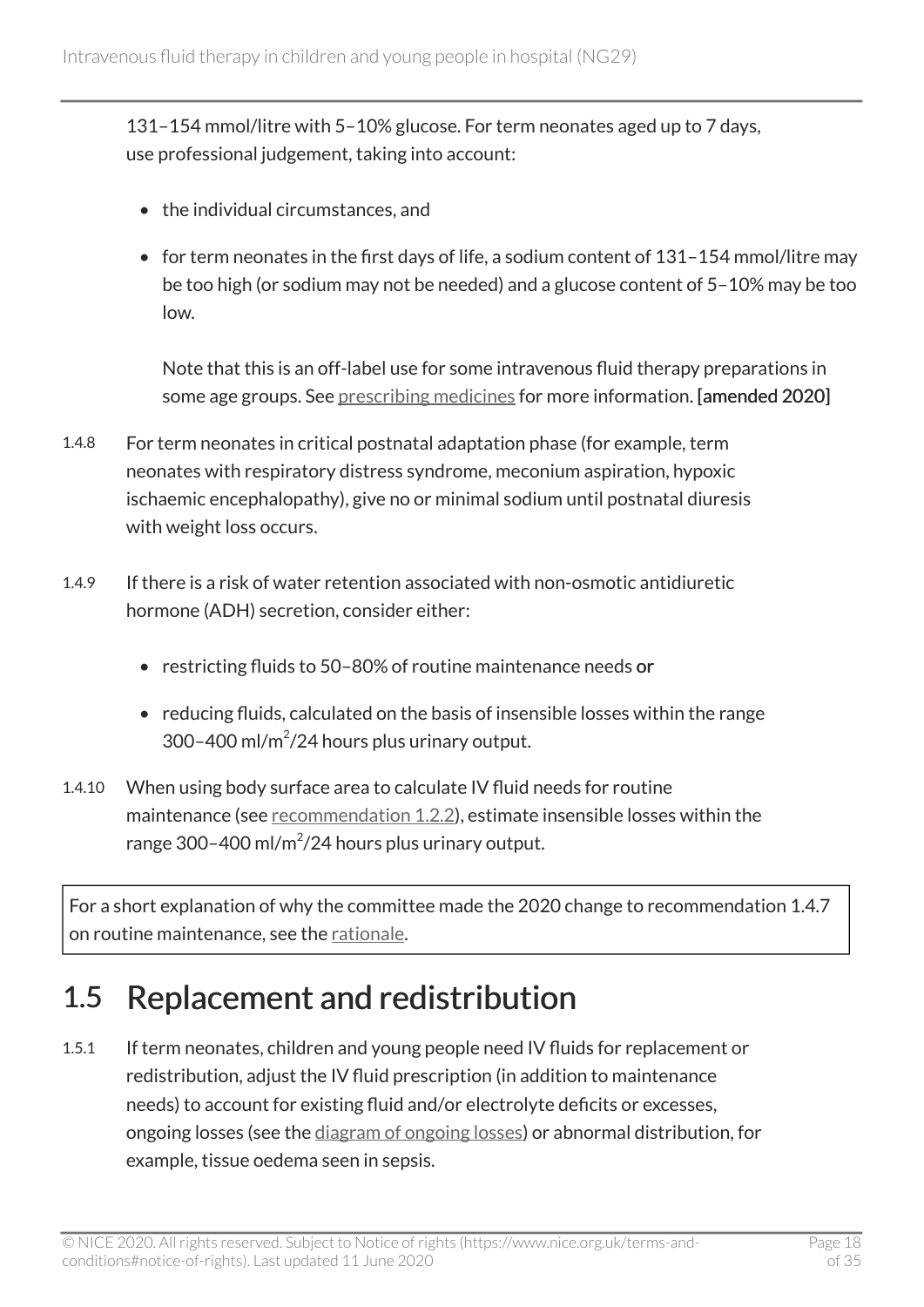1.5.2 Consider isotonic crystalloids that contain sodium in the range 131–154 mmol/ litre for redistribution.

Note that this is an off-label use for some intravenous fluid therapy preparations in some age groups. See [prescribing medicines](https://www.nice.org.uk/about/what-we-do/our-programmes/nice-guidance/nice-guidelines/making-decisions-using-nice-guidelines#prescribing-medicines) for more information.

- 1.5.3 Use 0.9% sodium chloride containing potassium to replace ongoing losses (see the [diagram of ongoing losses\)](http://www.nice.org.uk/guidance/ng29/resources).
- 1.5.4 Base any subsequent fluid prescriptions on the plasma electrolyte concentrations and blood glucose measurements.

### <span id="page-18-0"></span>1.6 Managing hypernatraemia that develops during intravenous fluid therapy

- 1.6.1 If hypernatraemia develops in term neonates, children and young people, review the fluid status and take action as follows:
	- If there is no evidence of dehydration and an isotonic fluid is being used, consider changing to a hypotonic fluid (for example, 0.45% sodium chloride with glucose). Note that this is an off-label use for some intravenous fluid therapy preparations in some age groups. See [prescribing medicines](https://www.nice.org.uk/about/what-we-do/our-programmes/nice-guidance/nice-guidelines/making-decisions-using-nice-guidelines#prescribing-medicines) for more information.
	- If dehydration is diagnosed, calculate the water deficit and replace it over 48 hours, initially with 0.9% sodium chloride.
	- If the fluid status is uncertain, measure urine sodium and osmolality.
	- If hypernatraemia worsens or is unchanged after replacing the deficit, review the fluid type and consider changing to a hypotonic solution (for example, 0.45% sodium chloride with glucose).
- 1.6.2 When correcting hypernatraemia, ensure that the rate of fall of plasma sodium does not exceed 12 mmol/litre in a 24-hour period.
- 1.6.3 Measure plasma electrolyte concentrations every 4–6 hours for the first 24 hours, and after this base the frequency of further plasma electrolyte measurements on the treatment response.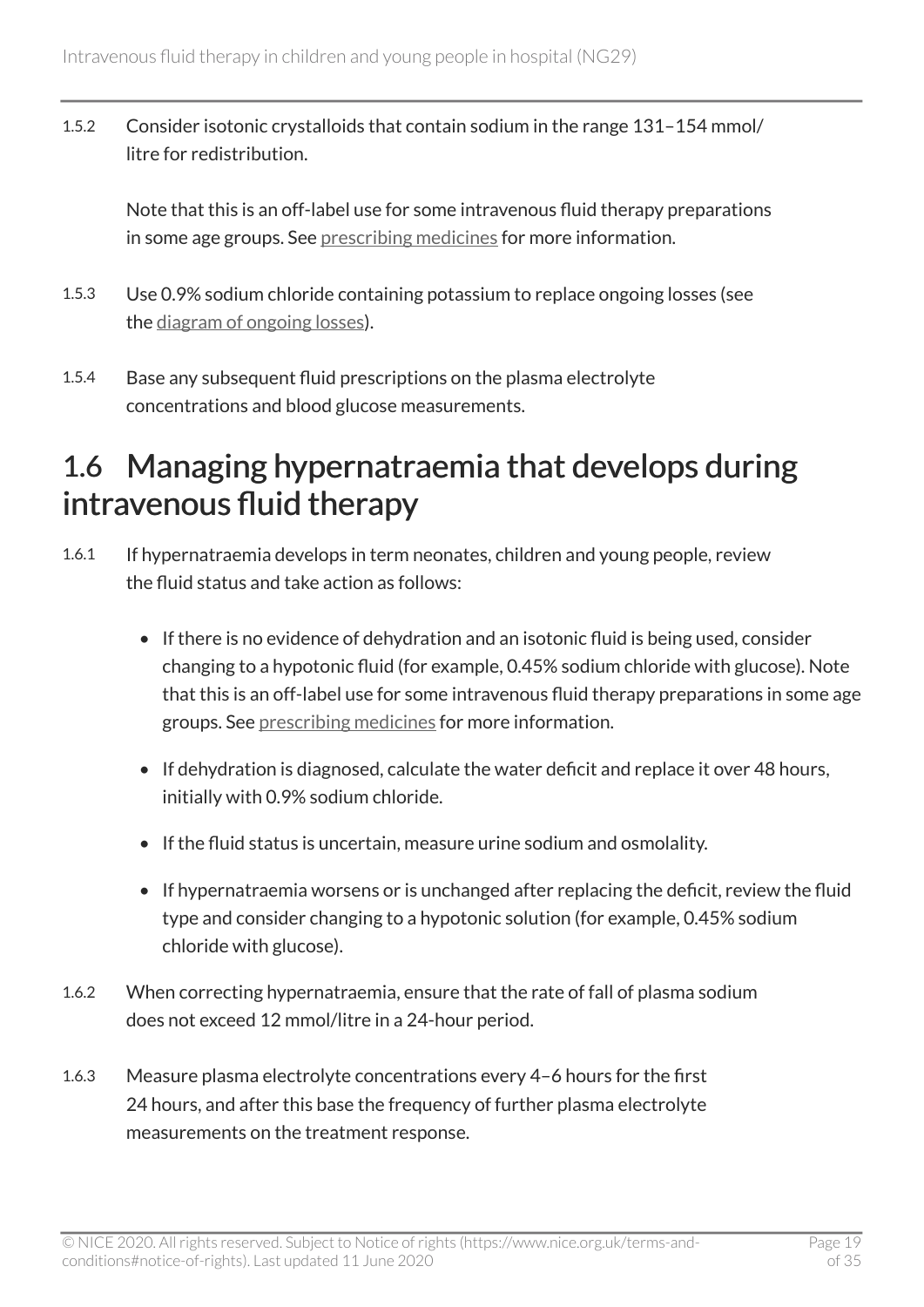### <span id="page-19-0"></span>1.7 Managing hyponatraemia that develops during intravenous fluid therapy

- 1.7.1 If asymptomatic hyponatraemia develops in term neonates, children and young people, review the fluid status and take action as follows:
	- If a child is prescribed a hypotonic fluid, change to an isotonic fluid (for example, 0.9% sodium chloride).
	- Restrict maintenance IV fluids in children and young people who are hypervolaemic or at risk of hypervolaemia (for example, if there is a risk of increased ADH secretion) by either:
		- $-$  restricting maintenance fluids to 50-80% of routine maintenance needs or
	- reducing fluids, calculated on the basis of insensible losses within the range  $300 - 400$  ml/m<sup>2</sup>/24 hours plus urinary output.
- 1.7.2 Be aware that the following symptoms are associated with acute hyponatraemia during IV fluid therapy:
	- Headache.
	- Nausea and vomiting.
	- Confusion and disorientation.
	- Irritability.
	- Lethargy.
	- Reduced consciousness.
	- Convulsions.
	- Coma.
	- Apnoea.
- 1.7.3 If acute symptomatic hyponatraemia develops in term neonates, children and young people, review the fluid status, seek immediate expert advice (for example, from the paediatric intensive care team) and consider taking action as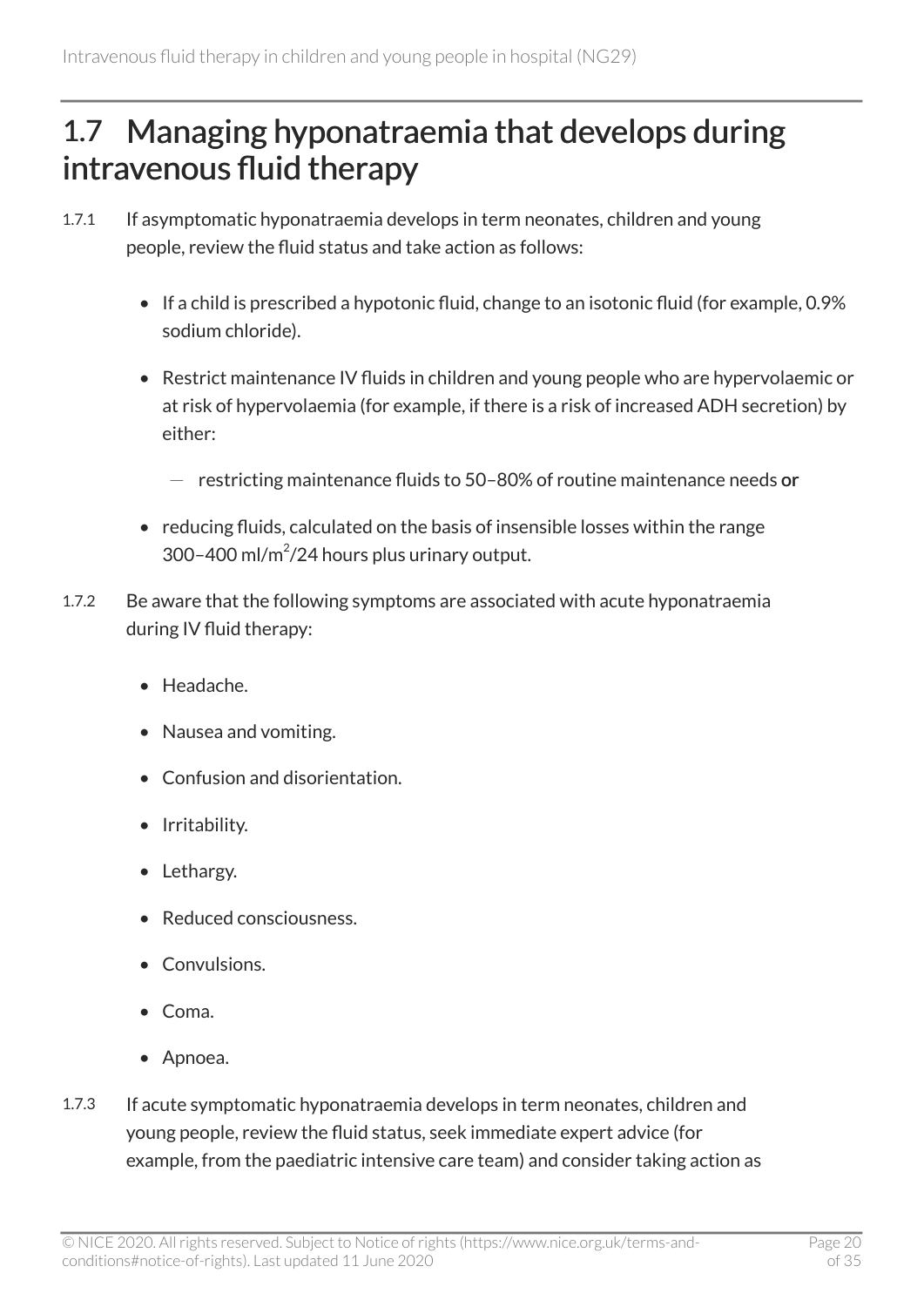follows:

- Use a bolus of 2 ml/kg (maximum 100 ml) of 2.7% sodium chloride over 10–15 minutes.
- Use a further bolus of 2 ml/kg (maximum 100 ml) of 2.7% sodium chloride over the next 10–15 minutes if symptoms are still present after the initial bolus.
- If symptoms are still present after the second bolus, check the plasma sodium level and consider a third bolus of 2 ml/kg (maximum 100 ml) of 2.7% sodium chloride over 10–15 minutes.
- Measure the plasma sodium concentration at least hourly.
- As symptoms resolve, decrease the frequency of plasma sodium measurements based on the response to treatment.
- 1.7.4 Do not manage acute hyponatraemic encephalopathy using fluid restriction alone.
- 1.7.5 After hyponatraemia symptoms have resolved, ensure that the rate of increase of plasma sodium does not exceed 12 mmol/litre in a 24-hour period.

## <span id="page-20-0"></span>1.8 Training and education

1.8.1 For guidance on training and education for healthcare professionals involved in prescribing and delivering IV fluid therapy, see the [training and education](http://www.nice.org.uk/guidance/cg174/chapter/1-recommendations#training-and-education-2)  [section of NICE's guideline on intravenous fluid therapy in adults.](http://www.nice.org.uk/guidance/cg174/chapter/1-recommendations#training-and-education-2)

#### Algorithms for IV fluid therapy in children and young people in hospital

There is a [PDF containing 6 algorithms for IV fluid therapy in children and young people in hospital](http://www.nice.org.uk/guidance/ng29/resources).

#### Diagram of ongoing losses for children and young people

There is a [PDF diagram of ongoing losses for children and young people](http://www.nice.org.uk/guidance/ng29/resources).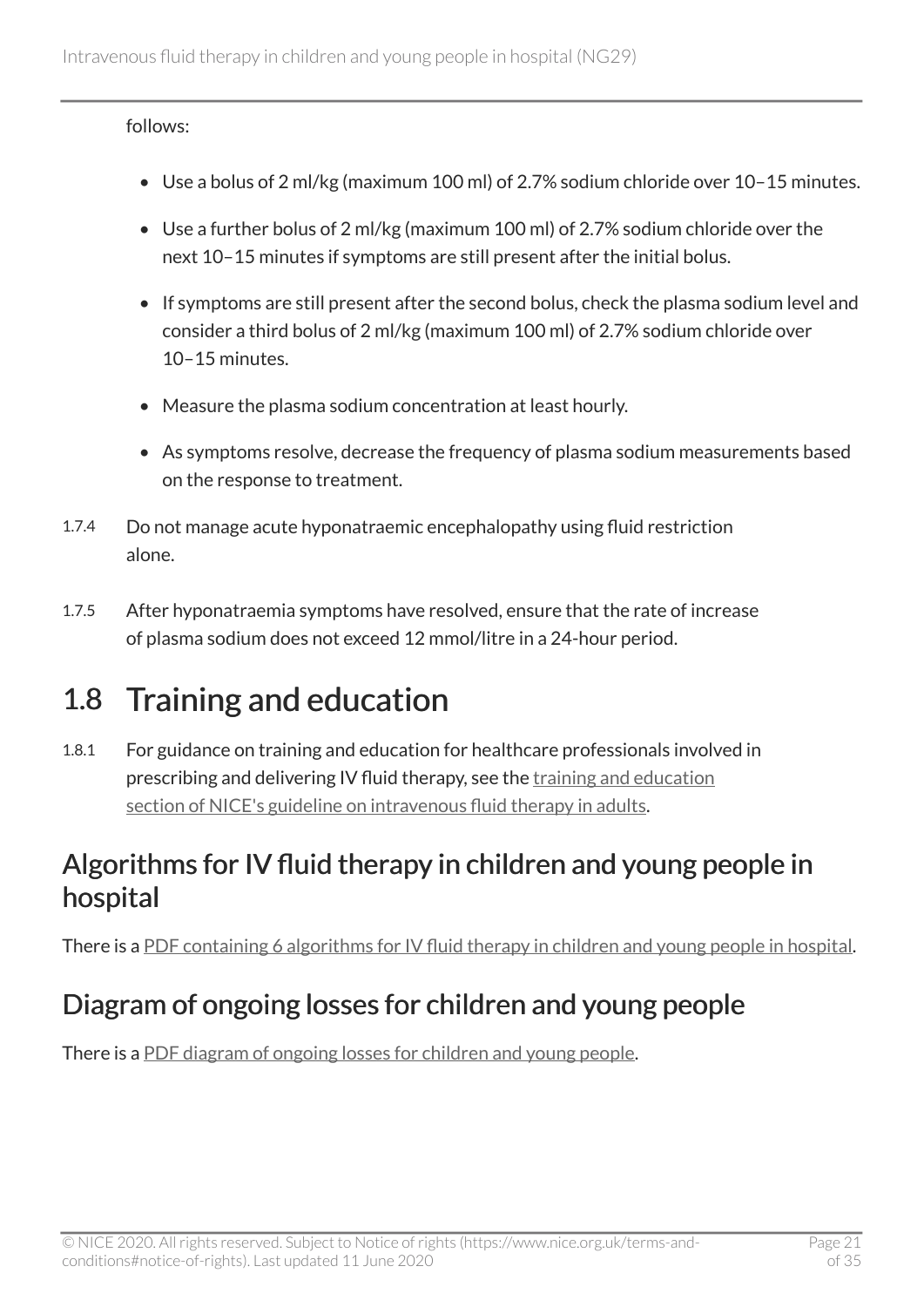#### Intravenous fluid types for children and young people

| Fluid with recommendation<br>reference                                                                                                            | Fluid type <sup>a</sup>                             | Osmolality<br>(compared<br>with plasma) | <b>Tonicity</b><br>(with<br>reference to<br>cell<br>membrane) | Sodium<br>content<br>(mmol/<br>litre) | Potassium<br>content<br>(mmol/<br>litre) |  |  |
|---------------------------------------------------------------------------------------------------------------------------------------------------|-----------------------------------------------------|-----------------------------------------|---------------------------------------------------------------|---------------------------------------|------------------------------------------|--|--|
| Isotonic crystalloids that<br>contain sodium in the range<br>131-154 mmol/litre<br>[1.3.1, 1.3.2, 1.4.3, 1.5.2,<br>1.6.1, 1.7.1]                  | 0.9% sodium<br>chloride                             | Isosmolar                               | Isotonic                                                      | 154                                   | $\Omega$                                 |  |  |
|                                                                                                                                                   | Hartmann's<br>solution                              | Isosmolar                               | Isotonic                                                      | 131                                   | 5                                        |  |  |
| Isotonic crystalloids with<br>glucose that contain sodium<br>in the range<br>131-154 mmol/litre<br>[1.4.7]                                        | 0.9% sodium<br>chloride<br>with 5%<br>glucose       | Hyperosmolar                            | Isotonic                                                      | 150                                   | $\overline{0}$                           |  |  |
| Hypotonic fluids<br>[1.6.1, 1.7.1]                                                                                                                | 0.45%<br>sodium<br>chloride<br>with 5%<br>glucose   | Hyperosmolar                            | Hypotonic                                                     | 75                                    | $\overline{0}$                           |  |  |
|                                                                                                                                                   | 0.45%<br>sodium<br>chloride<br>with 2.5%<br>glucose | Isosmolar                               | Hypotonic                                                     | 75                                    | $\overline{0}$                           |  |  |
|                                                                                                                                                   | 0.45%<br>sodium<br>chloride                         | Hyposmolar                              | Hypotonic                                                     | 75                                    | $\overline{0}$                           |  |  |
|                                                                                                                                                   | 5% glucose                                          | Isosmolar                               | Hypotonic                                                     | $\mathbf 0$                           | $\mathbf 0$                              |  |  |
|                                                                                                                                                   | 10% glucose                                         | Hyperosmolar                            | Hypotonic                                                     | $\Omega$                              | $\Omega$                                 |  |  |
| <sup>a</sup> Fluids given are examples of appropriate fluids; for further details, see the <b>BNFc</b> information on<br>fluids and electrolytes. |                                                     |                                         |                                                               |                                       |                                          |  |  |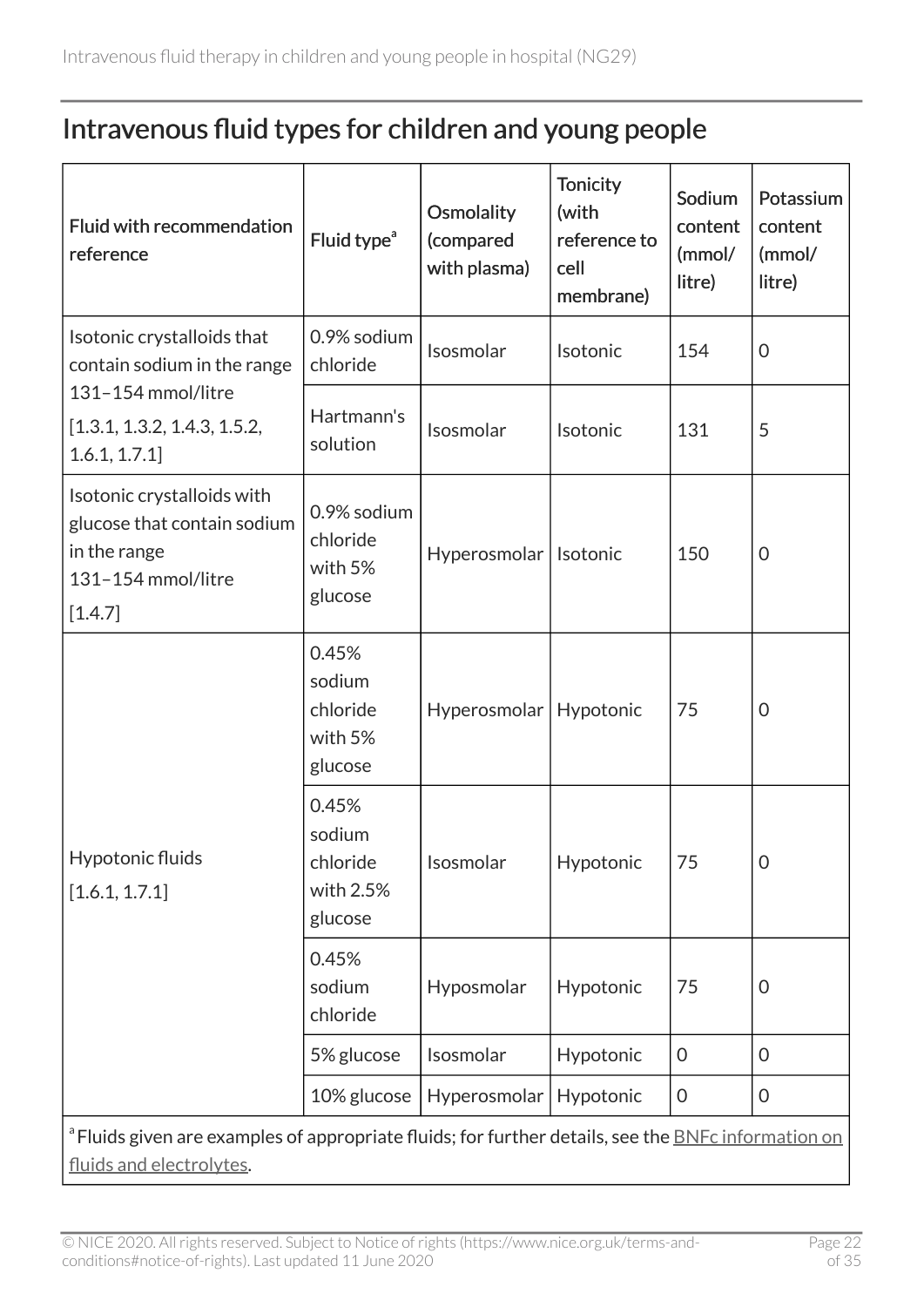## <span id="page-22-0"></span>Terms used in this guideline

#### Neonates, children and young people are defined as follows:

- neonates: infants aged 28 days and under (born at term; or born prematurely who have a corrected age of term or more)
- children: 29 days to under 12 years
- young people: 12 to under 16 years.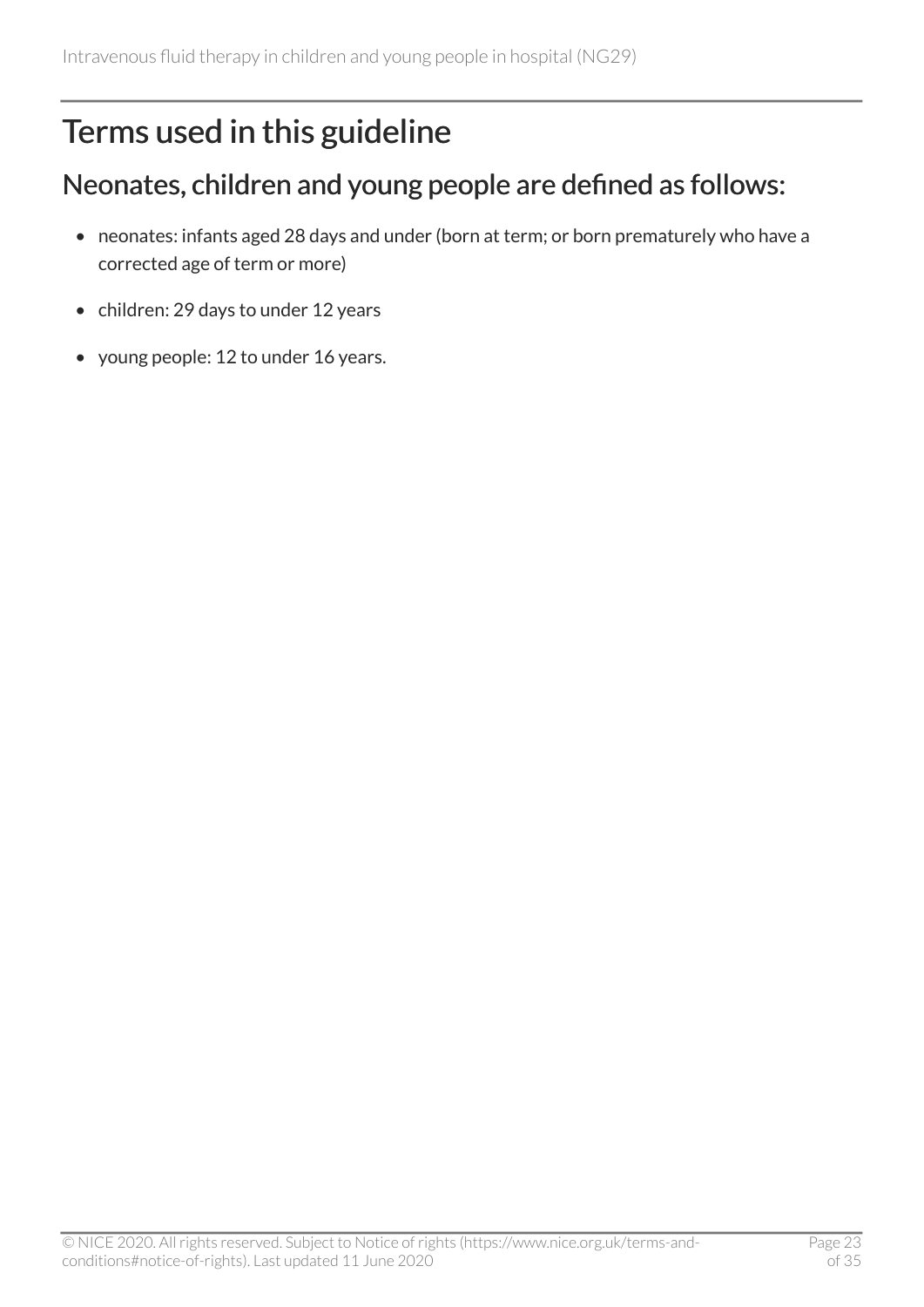## <span id="page-23-0"></span>Rationale

## <span id="page-23-1"></span>Routine maintenance

[Recommendation 1.4.7](#page-16-0) 

In 2020 NICE checked whether the guideline needed updating and decided that it did not. When we consulted on this decision, concerns were raised about recommendation 1.4.7 on IV fluids for routine maintenance in term neonates. Specifically, that for term neonates in the first days of life, the sodium content may be too high and the glucose content too low. Evidence in this area was very limited when the guideline committee made the original recommendation in 2015, with no evidence at all in term neonates aged 0 to 48 hours. The committee therefore made a recommendation based on consensus.

We found no further evidence in this area in 2020. After discussion with topic experts, the recommendation has been revised to reduce the potential for incorrect use of isotonic crystalloids in the youngest neonates. We may revisit this area if we become aware of any relevant new evidence in future.

[Return to recommendations](#page-16-0)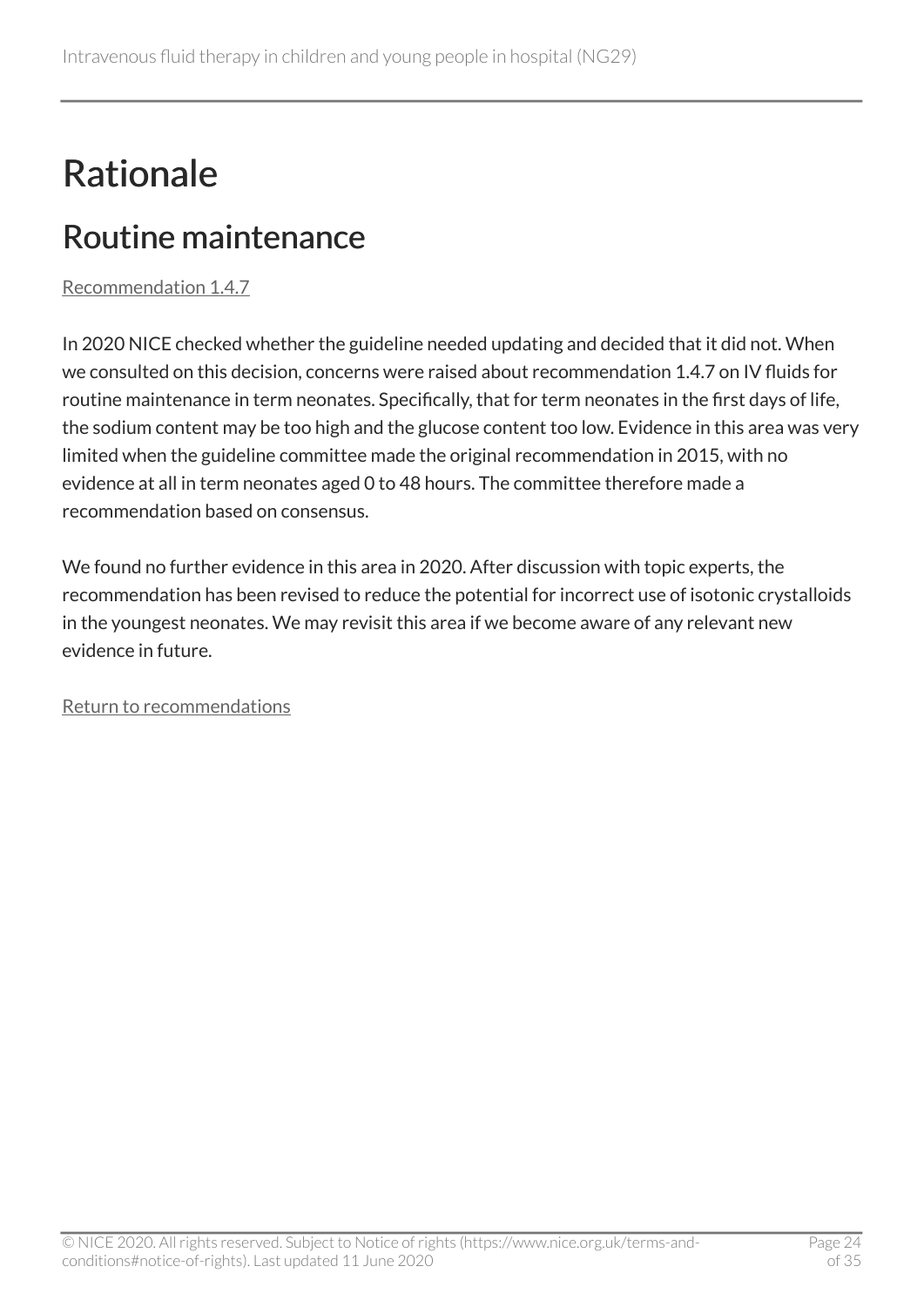## <span id="page-24-0"></span>Intravenous fluid therapy in children and young people in hospital implementation: getting started

This section highlights 3 areas of the IV fluid therapy in children and young people guideline that could have a big impact on practice and improve quality of care. We identified these with the help of stakeholders and guideline committee members (see the information on approaches to additional [consultation in section 10.1 of the manual\)](https://www.nice.org.uk/process/pmg20/chapter/the-validation-process-for-draft-guidelines-and-dealing-with-stakeholder-comments#what-happens-during-consultation). The section also gives information on resources to help with implementation.

## <span id="page-24-1"></span>The challenge: assessment and monitoring

See [recommendation](#page-12-0) 1.2.3 (KPI).

To ensure that children and young people receiving IV fluid therapy are prescribed the appropriate fluids, precise measurement of fluid and electrolyte status is essential. Measuring and documenting key components on an IV fluid balance and/or prescription chart enables clinical staff to monitor changes in patients' fluid balance and helps to ensure the appropriate prescribing of fluids. The guideline specifies the minimum information needed on these charts, and provides clarity on when weight or body surface area is the most effective way to calculate routine maintenance needs.

#### Recording fluid and electrolyte status to ensure appropriate prescribing

Currently there is no standard fluid balance and prescription chart in the NHS that is used to record fluid and electrolyte status. In addition, there is variation in what is recorded and documented on a patient's chart between hospitals and between units within hospitals. This can make it difficult for clinicians to determine an accurate fluid balance for a patient when they are moving between hospitals and within hospital departments, and when there is more than 1 clinician involved in a patient's care.

Including all the recommended measurements on a chart may mean a change in practice. Using a chart that encompasses all of the aspects considered important in monitoring, prescribing and safely administering IV fluid therapy for children and young people may support implementation.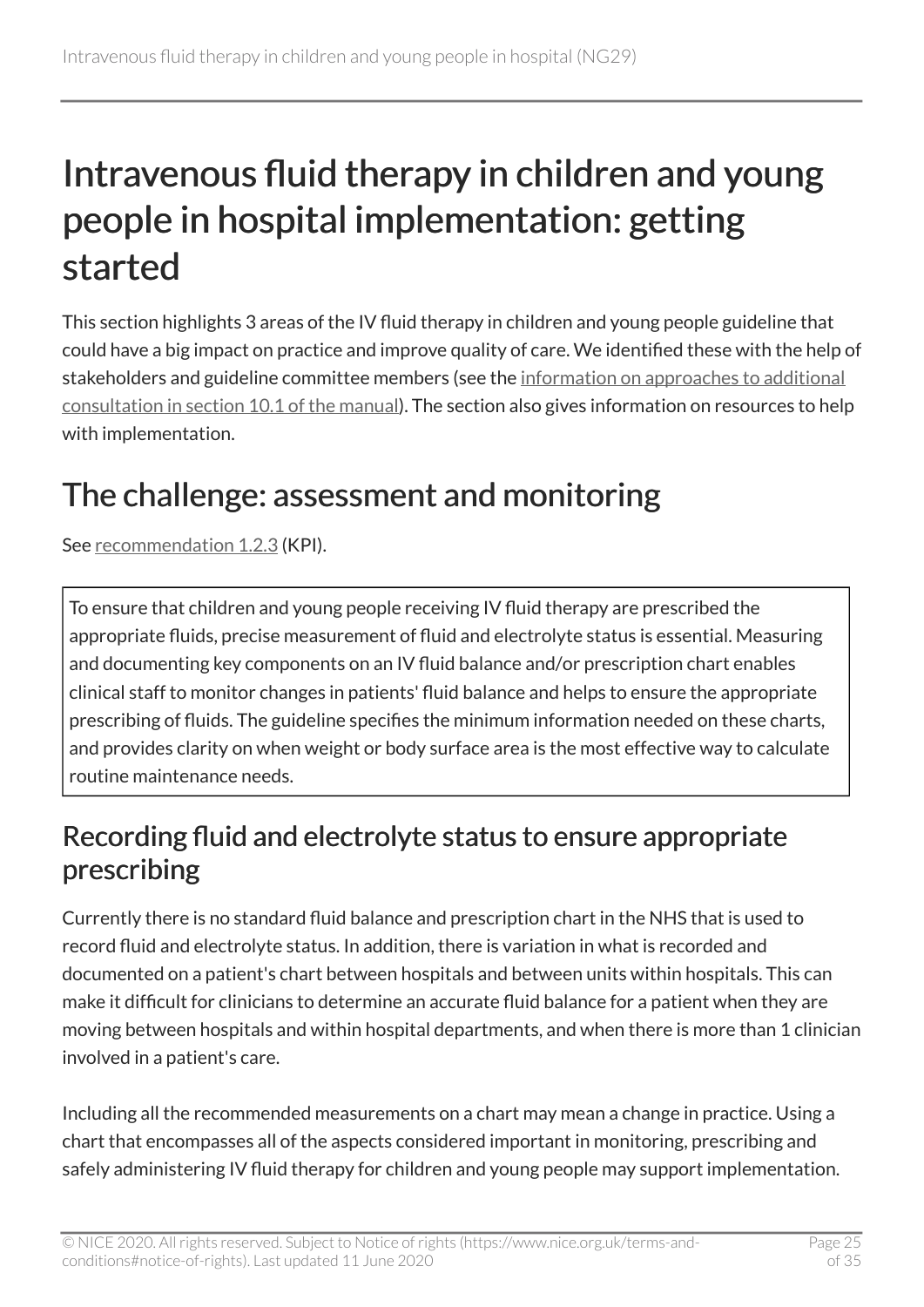#### What can clinicians and department managers do to help?

- Access and share examples of fluid balance and prescription charts that include all the recommended measurements.
- Enable roll out of a trust-wide standard chart for children and young people by, for example, adapting the DHSSPS standard chart for use in local trusts and disseminating to ward staff.

#### <span id="page-25-0"></span>The challenge: identifying fluids for fluid resuscitation and routine maintenance

See [recommendations](#page-15-0) 1.3.1 (KPI), [1.3.2](#page-15-0) (KPI), [1.4.3](#page-16-0) (KPI) and [1.4.7](#page-16-0).

Information for prescribers about the most appropriate intravenous fluid to use in specific circumstances can help ensure that the amount of fluid or electrolytes given restore and maintain fluid balance.

#### Using appropriate intravenous fluids for resuscitation and routine maintenance

The guideline specifies the use of glucose-free crystalloids that contain sodium in the range 131–154 mmol/litre for fluid resuscitation, and isotonic crystalloids that contain sodium in the range 131–154 mmol/litre, with and without glucose, for routine maintenance, but does not specify which isotonic fluid to use as there was a lack of evidence to recommend one isotonic crystalloid over another. There are a range of IV fluids available to most healthcare professionals, and some staff who prescribe IV fluids may not know the specific composition of the choices available to them. A table highlighting examples of commonly used IV fluid types and their compositions has been included in the guideline.

What can clinicians and department managers do to help?

• Display the table showing the IV fluid types for children and young people on wards and share it with doctors in training.

## <span id="page-25-1"></span>The challenge: lack of training and education in IV fluid therapy in children and young people

See [recommendation](#page-20-0) 1.8.1.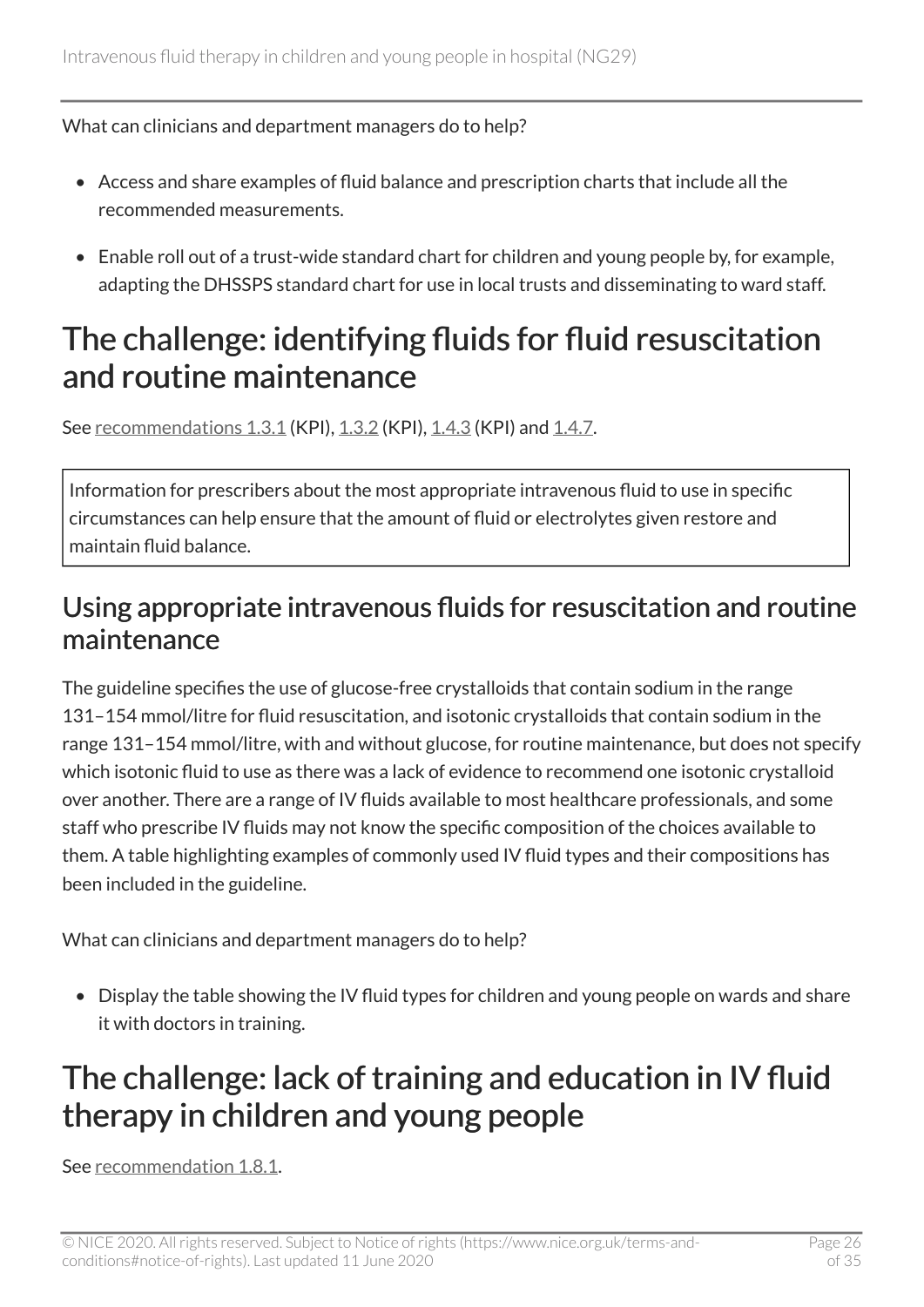Ensuring education and training for all healthcare professionals involved in prescribing and delivering IV fluid therapy for children and young people is important for patient safety.

#### Raising awareness of training and education resources

Prescribers are not always aware of the most appropriate IV fluid to use in specific circumstances and as such, the amount of fluid or electrolytes provided can be either too high or too low to restore and maintain fluid and electrolyte balance. The assessment, prescription and administration of IV fluids in children and young people are complex responsibilities involving clinical and biochemical assessment and a good understanding of the principles of fluid physiology. Failures in education and training which contribute to poor fluid management include:

- poor understanding of the basic principles of fluid balance and a lack of knowledge about fluid management
- poor fluid balance (chart) documentation
- poor interpretation of laboratory results
- inadequate involvement of senior clinicians in fluid management and delegation of fluid prescription to junior members of the team.

There is little formal training and education in IV fluid management to support correct prescribing. Accessible training and education for all clinicians responsible for fluid management can help ensure that morbidity and mortality is minimised.

What can organisations and department managers do to help?

- Make sure clinicians responsible for IV fluid management are given time to undertake training and education, and that they are assessed and reassessed at regular intervals.
- Make sure the organisation has access to existing online training.

## <span id="page-26-0"></span>Need more help?

Further [resources](http://www.nice.org.uk/guidance/ng29/resources) are available from NICE (including shared learning examples) that may help to support implementation.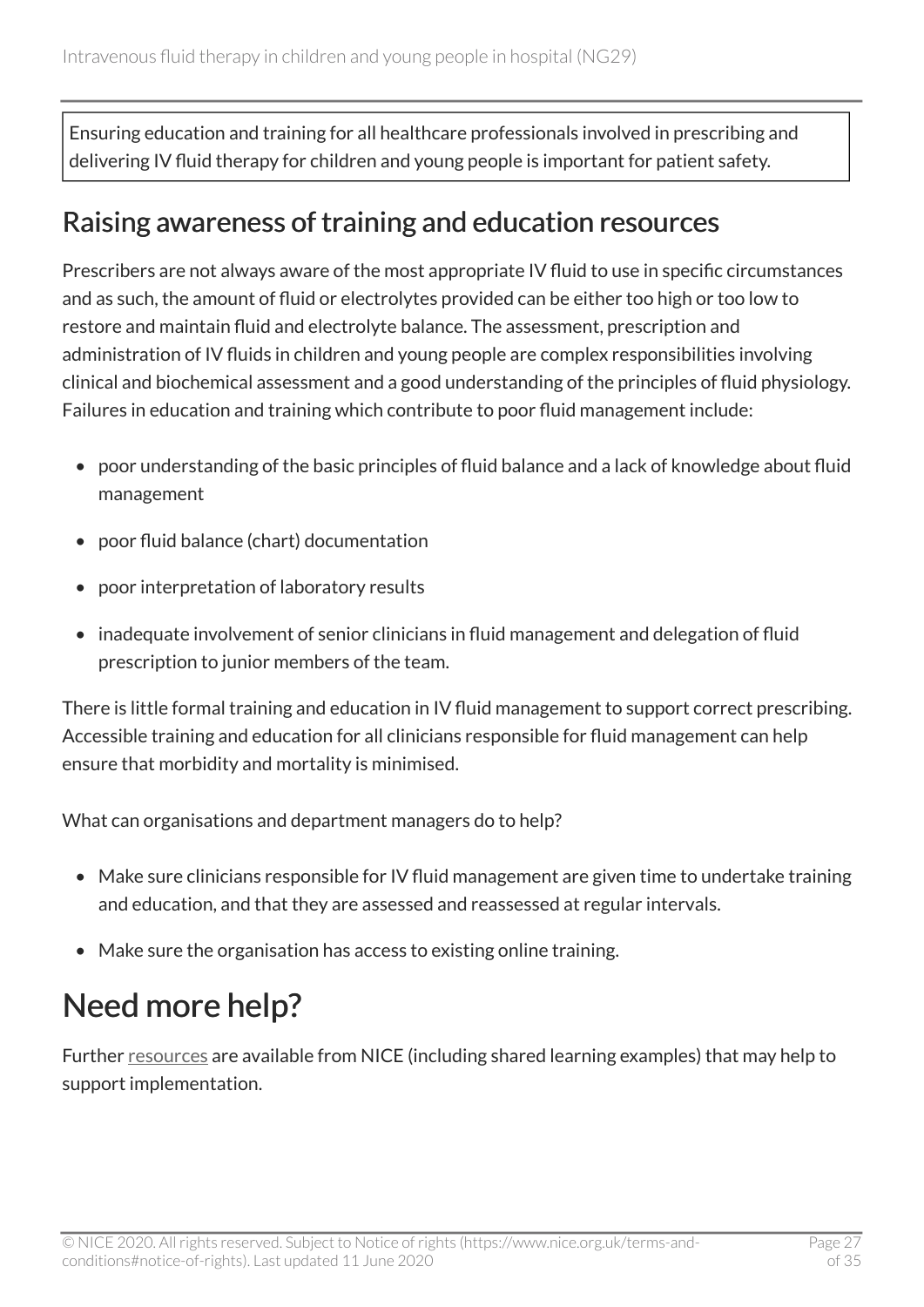- The [NICE baseline assessment tool](http://www.nice.org.uk/guidance/ng29/resources) can be used by organisations to evaluate whether their practice is in line with the recommendations in this guideline. It can also help organisations to plan activity to meet the recommendations.
- [Uptake data](http://www.nice.org.uk/uptake) about guideline recommendations and quality standard measures are available.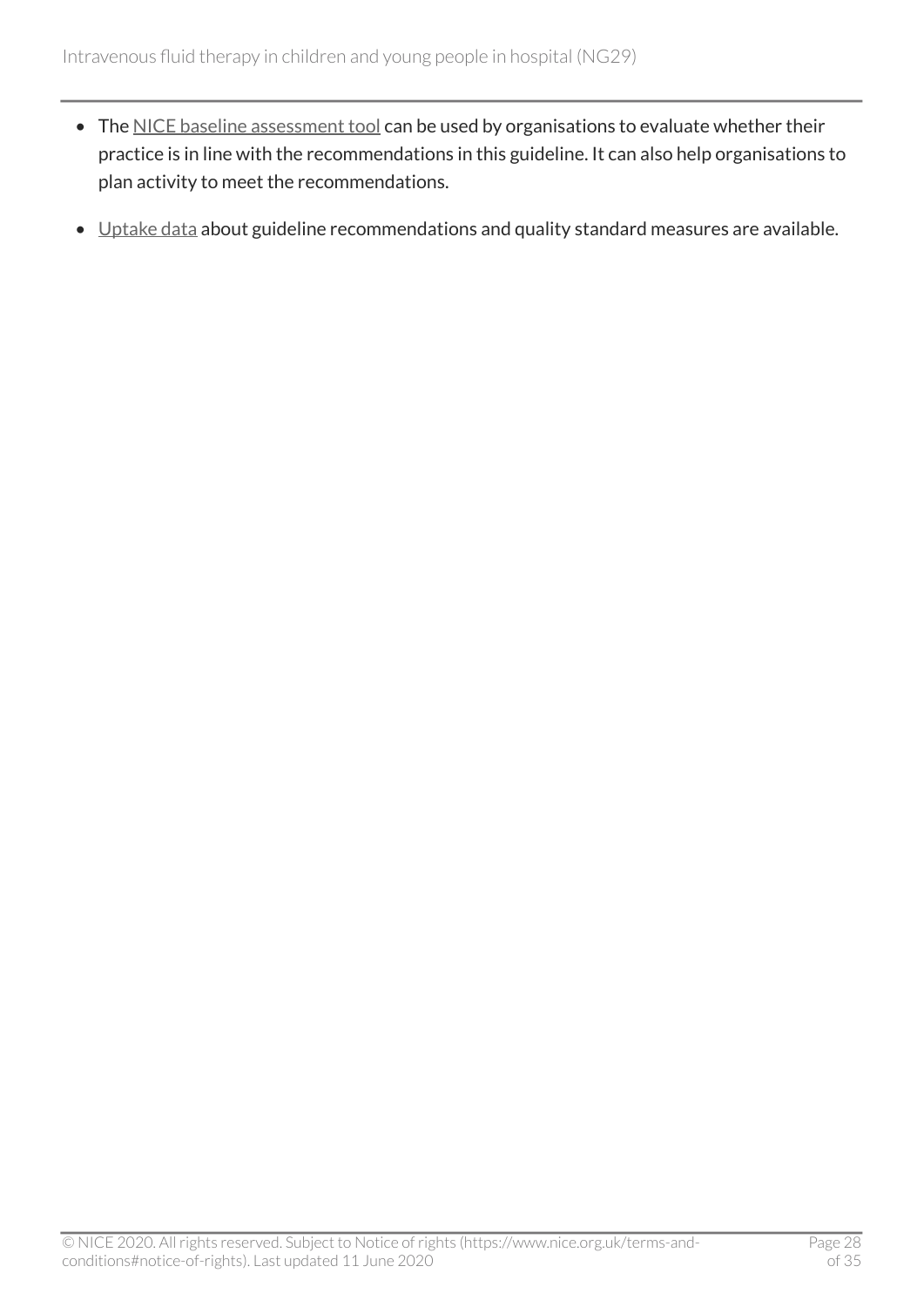# <span id="page-28-0"></span>**Context**

Correct fluid and electrolyte balance is essential to maintain physiological function. Normally, children and young people get the fluid they need by drinking. Many children and young people admitted to hospital may be too ill to drink so may need intravenous (IV) fluid therapy to correct or maintain their fluid and electrolyte balance.

Children and young people may need IV fluids to account for losses of red blood cells, plasma, water or electrolytes beyond the usual losses in urine, stools and sweat. These losses can come from burns, diarrhoea, vomiting or leakage of fluid into the interstitial space. In these cases the aim is to replace any depleted fluids and restore electrolyte balance. Conditions such as cardiac dysfunction, liver disease, inappropriate antidiuretic hormone secretion and nephrotic syndrome can result in an excess of fluids in the body, known as fluid overload. If this happens, the aim is to rebalance and redistribute fluids and ensure the correct levels of electrolytes.

Whether IV fluid therapy is needed for fluid resuscitation, routine maintenance, replacement or redistribution, it is vital that the correct composition, volume and timing of IV fluid therapy is used. IV fluid types include colloids, crystalloids and combinations of fluids, and different types of fluids are appropriate for different situations (see the [MHRA Drug Safety Alert for hydroxyethyl starch](http://www.gov.uk/drug-safety-update/hydroxyethyl-starch-intravenous-infusions) [intravenous infusions\)](http://www.gov.uk/drug-safety-update/hydroxyethyl-starch-intravenous-infusions). Errors in prescribing or administering IV fluids can result in inadequate or excessive provision, leading to hypovolaemia and poor organ perfusion, or hypervolaemia, oedema and heart failure. Failing to correct imbalances in electrolytes can lead to disturbances in intracellular or extracellular electrolyte balance, particularly in children and young people with reduced liver or kidney function. Failing to deliver correct fluids can therefore have a significant impact on morbidity and mortality.

Surveys have shown that many staff who prescribe IV fluids know neither the likely fluid and electrolyte needs of individual patients, nor the specific composition of the many choices of IV fluids available to them. There is little formal training and education in IV fluid management to support correct prescribing.

There is also a wide variation in the charts used to prescribe fluids and to record fluid and electrolyte status. Monitoring children and young people is often challenging: it may be difficult to assess urine output accurately, and blood tests can be painful, distressing and difficult to repeat. Assessment and monitoring is often suboptimal, and fluid and electrolyte status may not be recorded accurately. Changes in patients' fluid needs may not be reassessed appropriately or at the correct intervals, which can lead to fluids being prescribed incorrectly. Clinical staff need to ensure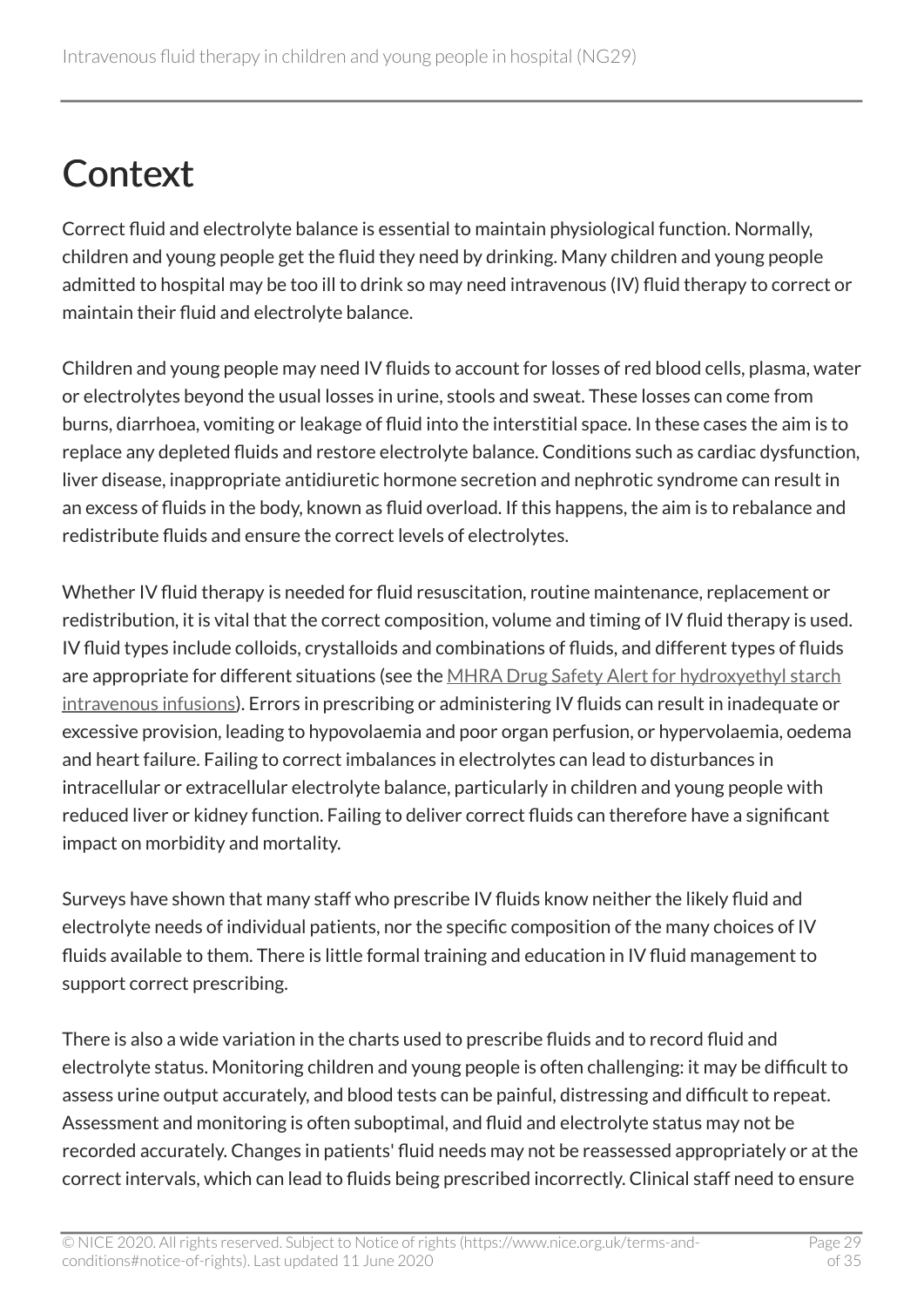that appropriate identification, treatment and monitoring of changes in fluid and electrolyte status is maintained and documented. There is a need for a standardised approach to assessing patients' fluid and electrolyte status and prescribing IV fluid therapy in the NHS. This guidance represents a major opportunity to improve patient safety for children and young people having IV fluid therapy in hospital.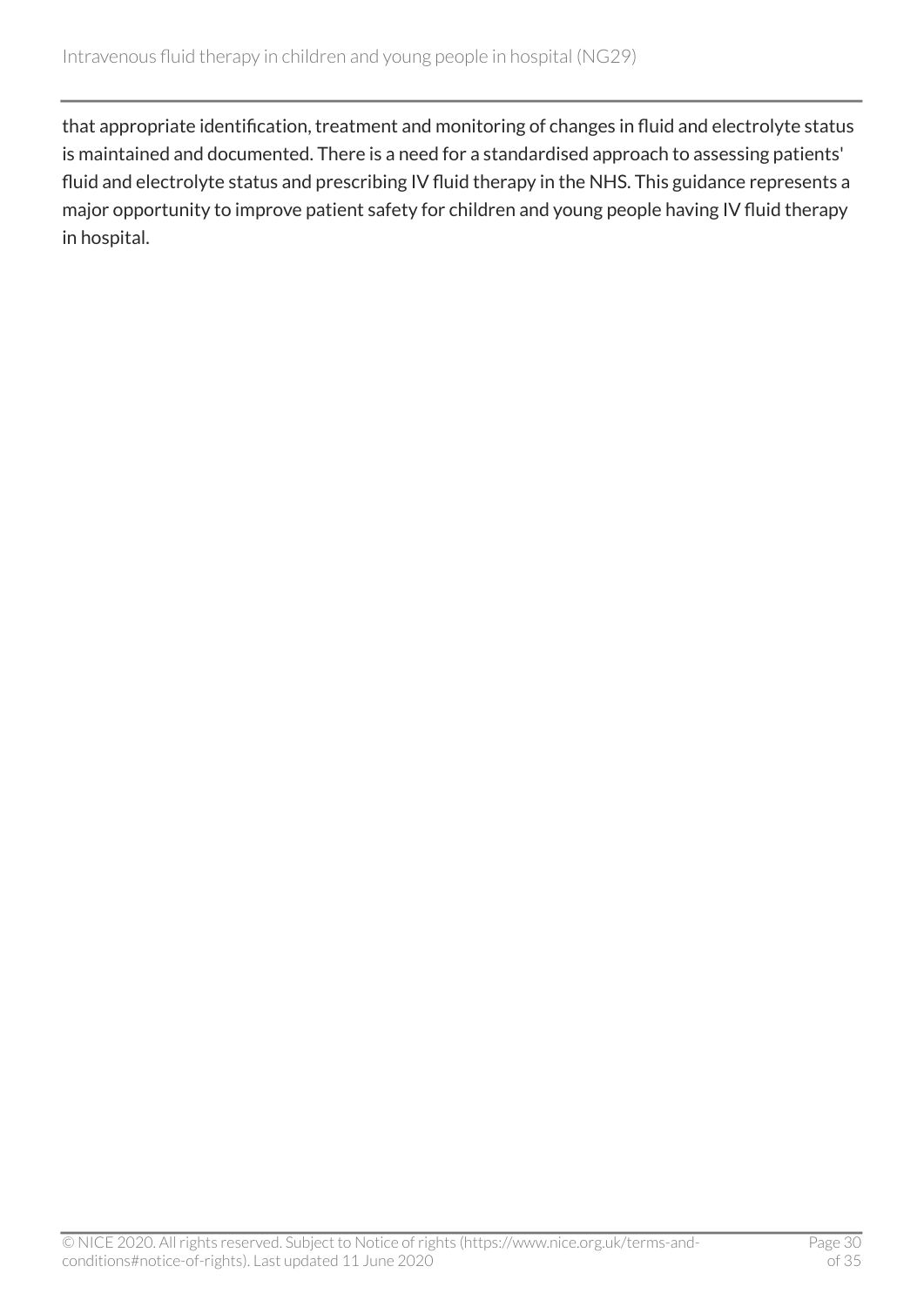## <span id="page-30-0"></span>Recommendations for research

The guideline committee has made the following recommendations for research. The committee's full set of research recommendations is detailed in the [full guideline](http://www.nice.org.uk/Guidance/NG29/Evidence).

## <span id="page-30-1"></span>1 Complications of IV fluid therapy

What is the incidence of complications during, and as a consequence of, IV fluid therapy in children and young people?

#### Why this is important

Every day, children and young people are prescribed IV fluid therapy for a variety of reasons. However, there is little evidence on IV fluids in children and young people, and the limited evidence available is of very poor quality.

Complications of IV fluid therapy can lead to mortality and significant morbidity for the patient. This, in turn, represents a cost burden for the NHS in terms of critical care admissions, prolonged inpatient stays or the potential need for long-term follow-up and care by medical and allied healthcare professionals.

## <span id="page-30-2"></span>2 Glucose concentration

What is the most appropriate glucose concentration in IV fluids for children and young people of different ages?

#### Why this is important

In recent years, the use of glucose-containing hypotonic IV fluids in children and young people has been questioned, because of the risk of hyponatraemia. Many children and young people are now prescribed non-glucose-containing isotonic IV fluids for maintenance. However, there are several groups of children and young people, in particular, neonates and some children in the perioperative period (for example, those who underwent prolonged fasting preoperatively, and those who had central blocks during anaesthesia), who may benefit from glucose-containing IV solutions to prevent hypoglycaemia. A blanket prescription of 5 or 10% glucose solution for all may result in hyperglycaemia in some children and young people. However, the use of IV fluids containing lower concentrations of glucose may be sufficient to prevent hypoglycaemia and also avoid unnecessary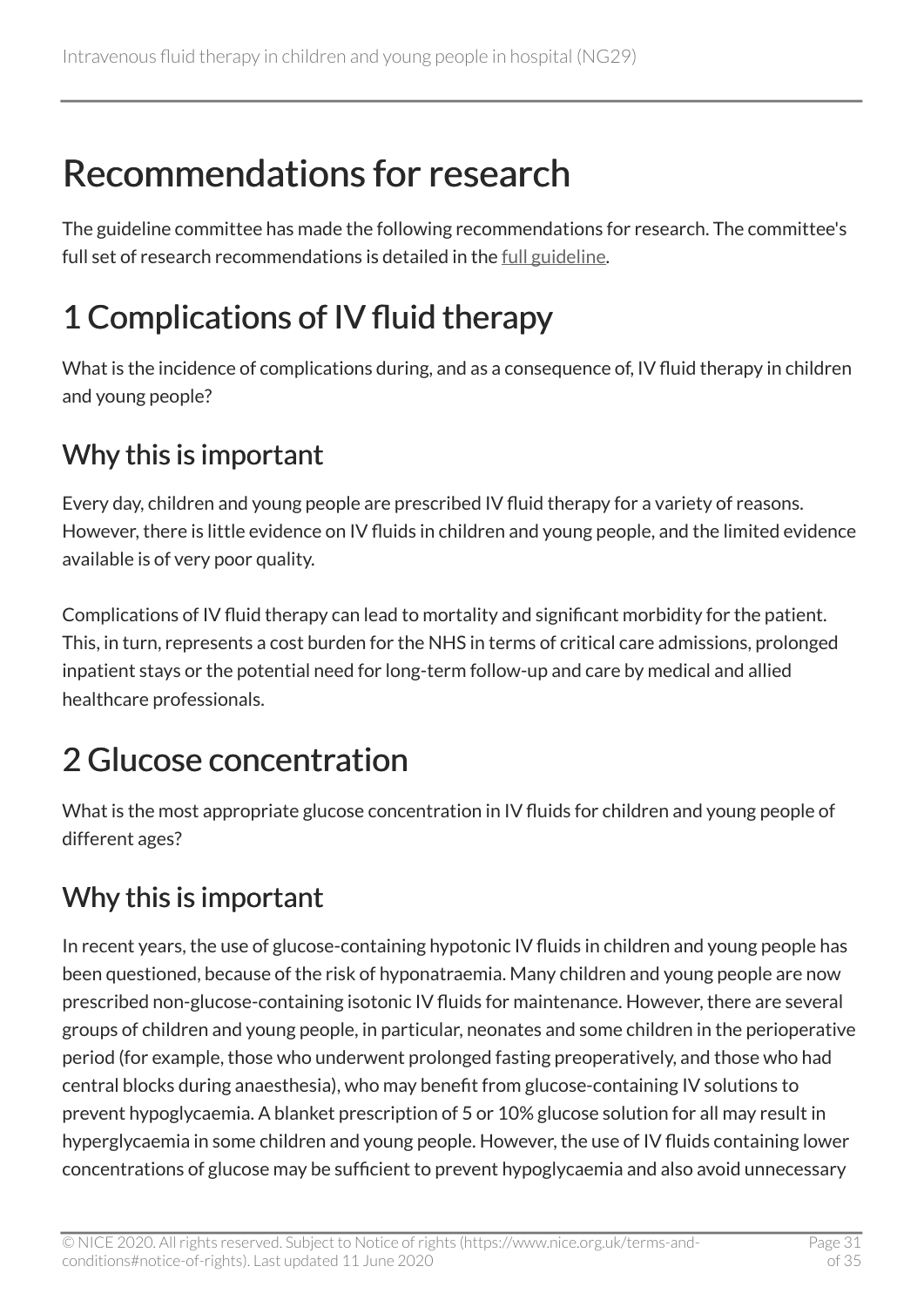hyperglycaemia. This may have a clinical application across all age groups, including neonates.

## <span id="page-31-0"></span>3 Fluid balance charts

For children and young people receiving IV fluids, does the use of a standardised national fluid balance chart reduce the rate of complications arising as a result of prescription and/or administration errors?

#### Why this is important

The National Confidential Enquiry into Perioperative Deaths reports in 1999 and 2009 identified problems in fluid management in patients in the UK. A lack of consistency in prescribing and recording IV fluids may contribute to this. A lack of familiarity of 'mobile' medical and nursing staff with fluid balance charts in different hospital settings may further increase the likelihood of prescription and administration errors.

A prospective cohort of children and young people receiving IV fluids, prescribed and documented on a standardised national fluid balance chart, or a case–control study comparing the use of a standardised national fluid balance chart with non-standard 'local' fluid balance charts is needed to assess the clinical and cost effectiveness of using a standardised national fluid balance chart. Outcomes should include complications of IV fluid therapy (hypovolaemia, hypervolaemia, electrolyte abnormalities, neurological complications and hypoglycaemia) and incidence of prescription errors. If using a standardised national fluid balance chart resulted in better fluid prescription and clinical outcomes in children and young people, this could potentially lead to significant cost savings for the NHS.

## <span id="page-31-1"></span>4 Training and education of healthcare professionals

Does ensuring that all hospital healthcare professionals involved in prescribing and delivering IV fluids for children and young people are appropriately trained in the principles of fluid prescribing and IV fluid therapy-related complications lead to a reduction in IV fluid-related complications and associated healthcare costs?

#### Why this is important

Assessing patients' IV fluid needs, as well as prescribing and delivering IV fluids, are essential daily tasks on most paediatric wards. These are complex responsibilities that entail careful clinical assessment, good understanding of the physiology of fluid homeostasis both in health and disease, and appropriate supervision and training. There is currently no standard training provided for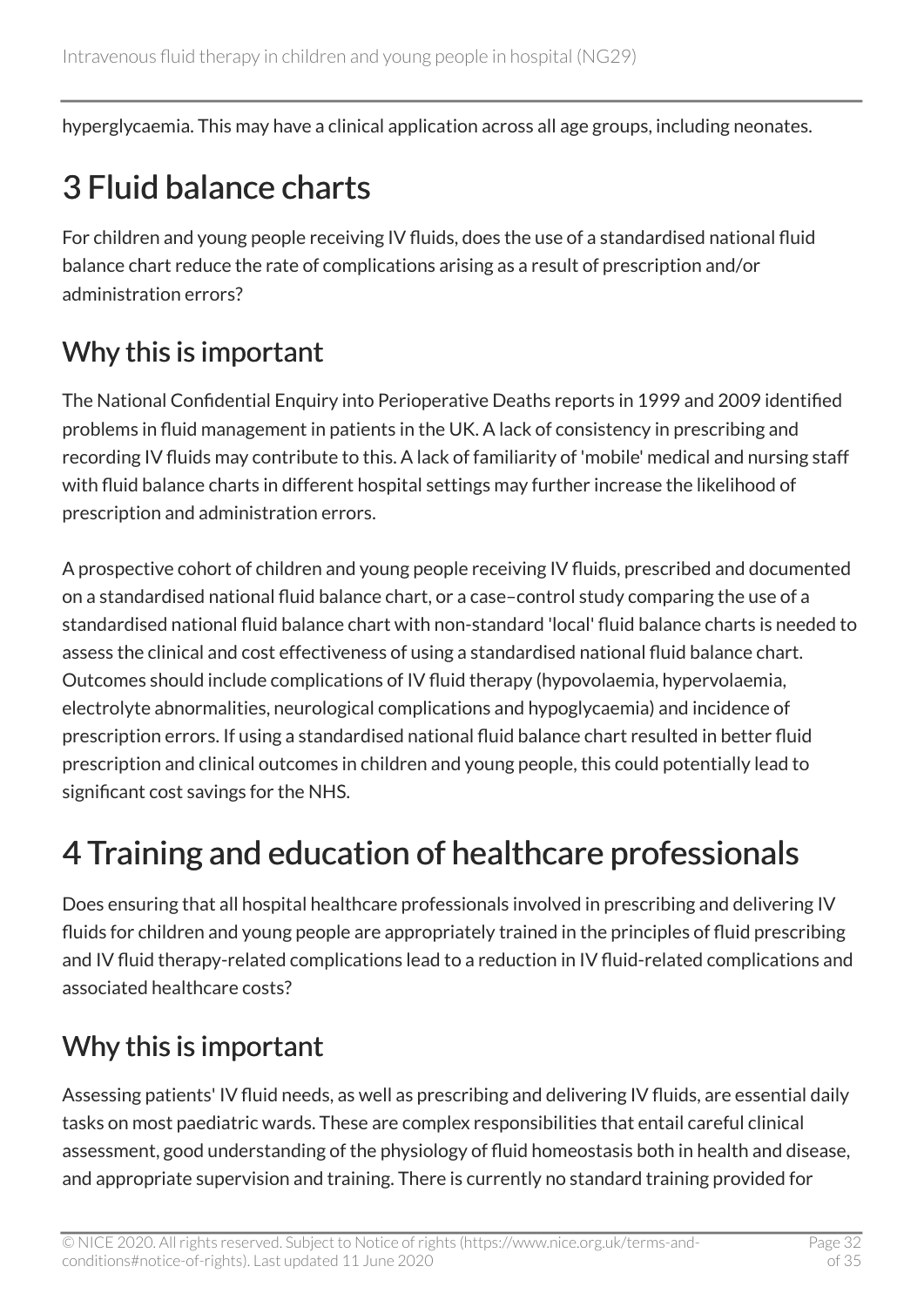healthcare professionals working in the UK. Any teaching at both undergraduate and postgraduate level is currently delivered ad hoc, and in many cases may be limited. If fluid management in hospitalised children and young people is to improve, standardised training is likely to be needed. Any educational interventions made would need to be evaluated to assess whether practice had subsequently improved.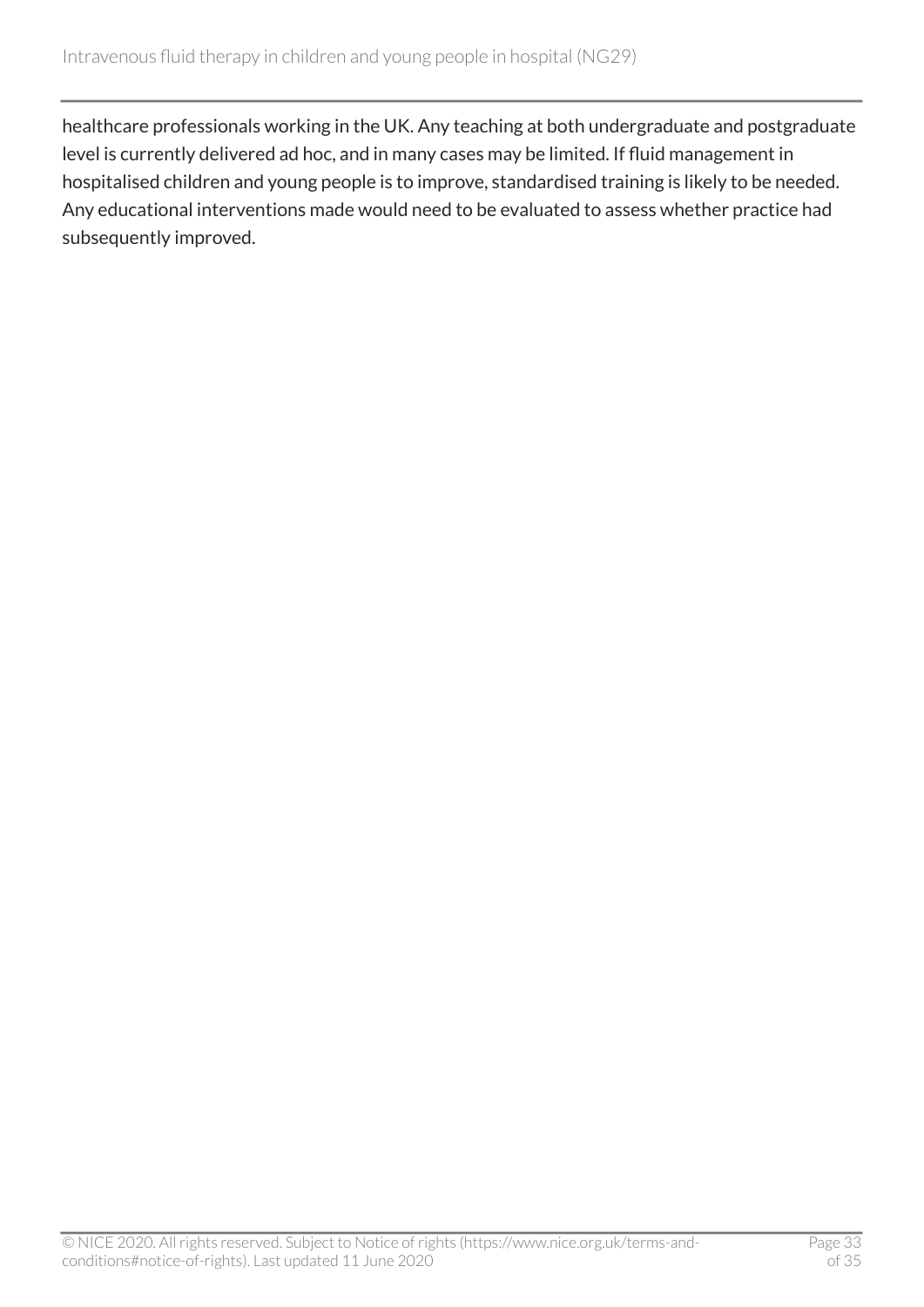## <span id="page-33-0"></span>Finding more information and committee details

You can see everything NICE says on this topic in the NICE Pathway on intravenous fluid therapy in [hospital](http://pathways.nice.org.uk/pathways/intravenous-fluid-therapy-in-hospital) and [NICE Pathway on sepsis](https://pathways.nice.org.uk/pathways/sepsis).

To find NICE guidance on related topics, including guidance in development, see our [topic pages for](https://www.nice.org.uk/guidance/health-and-social-care-delivery/medicines-management) [medicines management](https://www.nice.org.uk/guidance/health-and-social-care-delivery/medicines-management), [children and young people](http://www.nice.org.uk/guidance/population-groups/children-and-young-people), [hospital settings,](http://www.nice.org.uk/guidance/settings/hospitals) [acute and critical care,](http://www.nice.org.uk/guidance/service-delivery--organisation-and-staffing/acute-and-critical-care) and [trauma.](http://www.nice.org.uk/guidance/conditions-and-diseases/injuries--accidents-and-wounds/trauma)

For full details of the evidence and the guideline committee's discussions, see the [full guideline.](https://www.nice.org.uk/Guidance/NG29/evidence) You can also find information about [how the guideline was developed](https://www.nice.org.uk/Guidance/NG29/history), including details of the committee.

NICE has produced [tools and resources](https://www.nice.org.uk/guidance/ng29/resources) to help you put this guideline into practice. For general help and advice on putting NICE guidelines into practice, see resources to help you put guidance into [practice](https://www.nice.org.uk/about/what-we-do/into-practice/resources-help-put-guidance-into-practice).